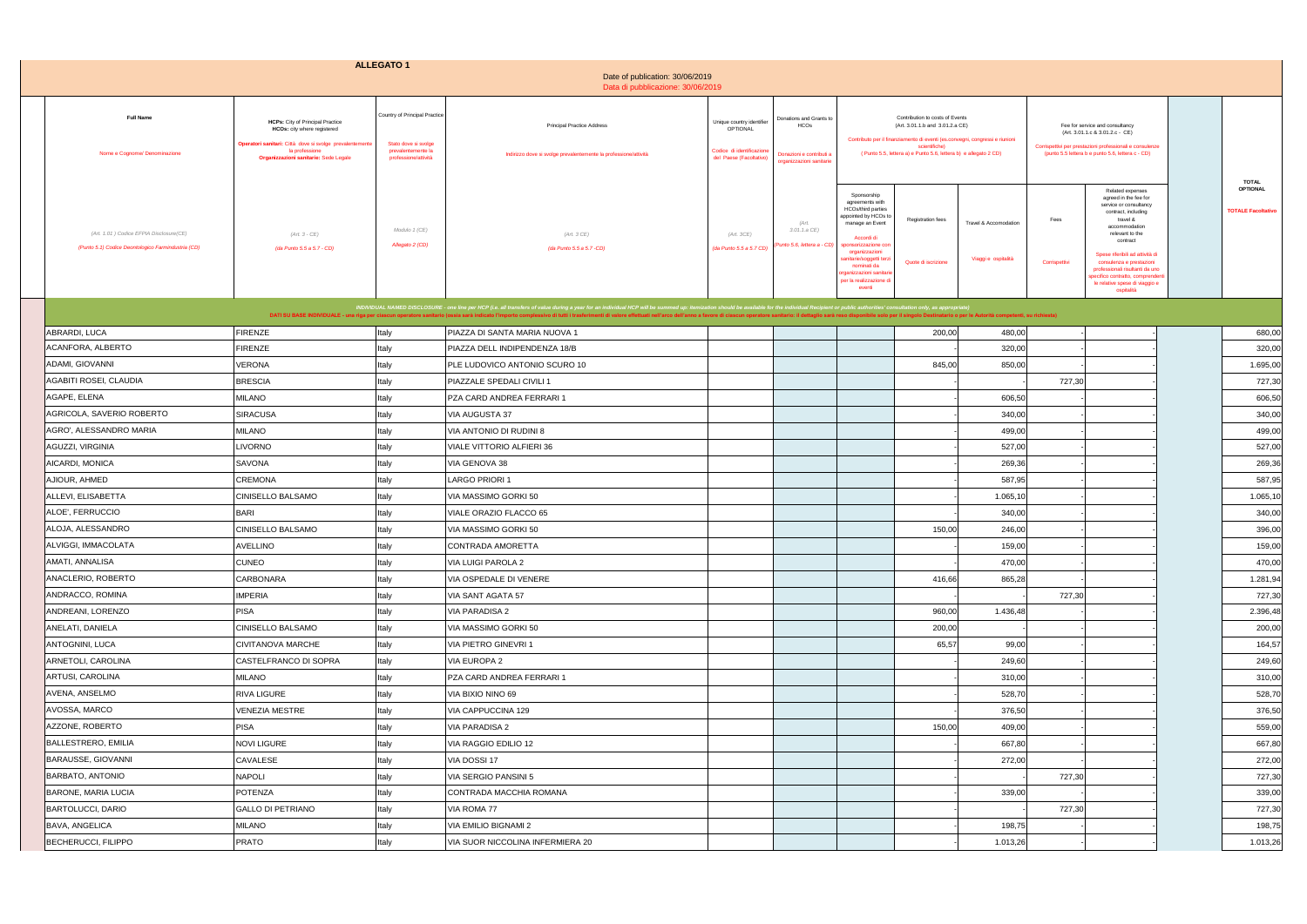| BELAI, BEYENE NEBIAT          | <b>CINISELLO BALSAMO</b> | Italy | VIA MASSIMO GORKI 50          |        | 310,00   |          |          | 310,00   |
|-------------------------------|--------------------------|-------|-------------------------------|--------|----------|----------|----------|----------|
| BELLETTI, LORENZA             | <b>MODENA</b>            | Italy | VIA DEL POZZO 71              |        | 747,19   |          |          | 747,19   |
| BELLI, BRUNELLA               | <b>FIRENZE</b>           | Italy | LARGO PIERO PALAGI 1          |        | 353,00   |          |          | 353,00   |
| BELOTTI MASSERINI, ALESSANDRO | ROMANO DI LOMBARDIA      | Italy | VIA S FRANCESCO D ASSISI 4    | 480,00 | 689,40   |          |          | 1.169,40 |
| BERARDINO, MAURIZIO           | <b>TORINO</b>            | Italy | VIA GIANFRANCO ZURETTI 29     |        | 196,00   |          |          | 196,00   |
| BERETTA, GIOVANNA             | <b>MILANO</b>            | Italy | PZA DELL OSPEDALE MAGGIORE 3  | 360,00 | 723,90   |          |          | 1.083,90 |
| BERNACCONI, TONINO            | <b>JESI</b>              | Italy | VIALE DELLA VITTORIA 76       |        | 661,89   |          |          | 661,89   |
| BERNARDI, GAETANO             | <b>AVELLINO</b>          | Italy | <b>CONTRADA AMORETTA</b>      |        | 255,00   |          |          | 255,00   |
| BERNARDO, MASSIMO             | <b>BOLZANO</b>           | Italy | VIA LORENZ BOEHLER 5          |        | 365,42   |          |          | 365,42   |
| BERNAREGGI, FRANCESCA         | <b>MONZA</b>             | Italy | VIA PERGOLESI 33              |        | 151,00   |          |          | 151,00   |
| BERTOLDO, FRANCESCA           | <b>NOVARA</b>            | Italy | CORSO GIUSEPPE MAZZINI 18     |        | 554,66   |          |          | 554,66   |
| BERTONCINI, BRUNO             | <b>PARMA</b>             | Italy | PIAZZA MAESTRI ATHOS 5        |        | 852,16   |          |          | 852,16   |
| <b>BIANCHI, BARBARA</b>       | LODI                     | Italy | <b>VIALE SAVOIA 1</b>         | 65,57  | 376,15   |          |          | 441,72   |
| BIANCHI, CLAUDIO              | <b>OVADA</b>             | Italy | <b>VIA RUFFINI 22</b>         |        | 276,60   |          |          | 276,60   |
| <b>BIANCHI, STEFANO</b>       | <b>PIOMBINO</b>          | Italy | <b>VIA FORLANINI 24</b>       |        |          | 1.870,20 | 1.217,51 | 3.087,71 |
| BIANCO, MASSIMILIANO          | TORRE ANNUNZIATA         | Italy | VIA DANTE ALIGHIERI 13/15     |        | 173,75   |          |          | 173,75   |
| <b>BOCCACCINI, ALBERTO</b>    | <b>FIRENZE</b>           | Italy | LARGO PIERO PALAGI 1          |        | 945,45   |          |          | 945,45   |
| <b>BOCCI, ANDREA</b>          | <b>MONTEVARCHI</b>       | Italy | PIAZZA VOLONTARIATO 2         |        | 182,50   |          |          | 182,50   |
| <b>BOI, DANIELA</b>           | <b>CAGLIARI</b>          | Italy | VIA GIUSEPPE PERETTI 1        |        | 266,52   |          |          | 266,52   |
| BONANNO, MARIELLA             | <b>CASCIANA TERME</b>    | Italy | PIAZZA GIUSEPPE GARIBALDI 9   |        | 336,80   |          |          | 336,80   |
| <b>BONDI, FRANCA</b>          | <b>PISA</b>              | Italy | <b>VIA PARADISA 2</b>         | 800,00 | 1.090,05 |          |          | 1.890,05 |
| <b>BONDI, STEFANO</b>         | <b>LA SPEZIA</b>         | Italy | VIA FONTEVIVO 127             | 360,00 | 492,50   |          |          | 852,50   |
| <b>BONECHI, NADIA</b>         | <b>PISTOIA</b>           | Italy | <b>VIALE MATTEOTTI 9</b>      | 300,00 | 281,87   |          |          | 581,87   |
| <b>BONI, FRANCESCO</b>        | <b>COTIGNOLA</b>         | Italy | <b>VIA CORRIERA 1</b>         |        | 388,00   |          |          | 388,00   |
| BONO, BRUNO CARLO             | <b>MILANO</b>            | Italy | PZA DELL OSPEDALE MAGGIORE 3  | 100,00 |          |          |          | 100,00   |
| BORGHI, CLAUDIO               | <b>BOLOGNA</b>           | Italy | <b>VIA ALBERTONI 15</b>       |        |          | 800,00   | 460,00   | 1.260,00 |
| BORRACCI, TOMMASO             | <b>FIRENZE</b>           | Italy | VLE GIOV BATTISTA MORGAGNI 85 |        | 617,16   |          |          | 617,16   |
| <b>BOSCHI, ANGELO</b>         | <b>FOLIGNO</b>           | Italy | <b>VIA ARCAMONE</b>           | 350,00 | 457,40   |          |          | 807,40   |
| <b>BOSCHI, MARIA LETIZIA</b>  | <b>FIDENZA</b>           | Italy | VIA DON ENRICO TINCATI 5      | 255,00 | 240,00   |          |          | 495,00   |
| BOSCO, MARIO                  | <b>ROMA</b>              | Italy | LUNGOTEVERE IN SASSIA 1       |        | 308,20   |          |          | 308,20   |
| BOTTAZZI, ANDREA TERESIO      | ALESSANDRIA              | Italy | VIA VENEZIA 16                |        | 195,60   |          |          | 195,60   |
| BRASESCO, PIER CLAUDIO        | <b>GENOVA</b>            | Italy | VIA BEAUMONT PAOLO REVELLI 29 |        |          | 727,30   |          | 727,30   |
| <b>BRIGANTI, ANGELO</b>       | <b>CORREGGIO</b>         | Italy | VIA MANDRIOLO SUPERIORE 11    | 360,00 | 647,00   |          |          | 1.007,00 |
| BROGLIA, FEDERICA             | <b>PAVIA</b>             | Italy | PIAZZALE GOLGI 2              | 123,00 |          |          |          | 123,00   |
| BROLLO, ROBERTO GIOVANNI      | ALESSANDRIA              | Italy | VIA BRUNO BUOZZI 20           | 100,00 |          |          |          | 100,00   |
| <b>BRUSCHI, ELEONORA</b>      |                          |       |                               |        |          |          |          | 1.037,30 |
|                               | <b>BERGAMO</b>           | Italy | LARGO GIOVANNI BAROZZI 1      |        | 310,00   | 727,30   |          |          |
| <b>BRUSCHI, GIACOMO</b>       | PAVIA                    | Italy | PIAZZALE GOLGI 2              |        | 942,80   |          |          | 942,80   |
| BRUZZONE, LUCA                | PIETRA LIGURE            | Italy | VIA XXV APRILE 38             |        | 182,50   |          |          | 182,50   |
| <b>BUGELLI, GIULIA</b>        | <b>LIVORNO</b>           | Italy | VIALE VITTORIO ALFIERI 36     | 150,00 |          |          |          | 150,00   |
| <b>BURLATO, CLAUDIA</b>       | <b>COSENZA</b>           | Italy | VIA C/O BIOLIFE               |        | 386,00   |          |          | 386,00   |
| CAFAGNA, ROBERTO CARLO        | <b>SAVONA</b>            | Italy | VIA GENOVA 38/R               |        | 164,20   |          |          | 164,20   |
| CALI', PLACIDO                | <b>MESSINA</b>           | Italy | VIA CONSOLARE VALERIA         | 416,66 | 818,96   |          |          | 1.235,62 |
| CAMBIASO, LUCA                | <b>ARMA DI TAGGIA</b>    | Italy | VIA NINO PESCE 36             |        | 1.279,10 |          |          | 1.279,10 |
| CANCELLIERI, FRANCO           | ROZZANO                  | Italy | VIA ALESSANDRO MANZONI 56     |        | 240,50   |          |          | 240,50   |
| CANDELA, MARCO                | <b>FABRIANO</b>          | Italy | VIALE STELLUTI SCALA 26       |        |          | 727,30   |          | 727,30   |
| CANDELETTI, SANZIO            | <b>BOLOGNA</b>           | Italy | <b>VIA ZAMBONI 33</b>         |        | 517,38   |          |          | 517,38   |
| CANONICO, PIER LUIGI          | <b>NOVARA</b>            | Italy | LARGO DONEGANI 2              |        | 166,60   |          |          | 166,60   |
| CAO, GIOVANNA                 | <b>CAGLIARI</b>          | Italy | VIALE POETTO 12               |        | 438,62   |          |          | 438,62   |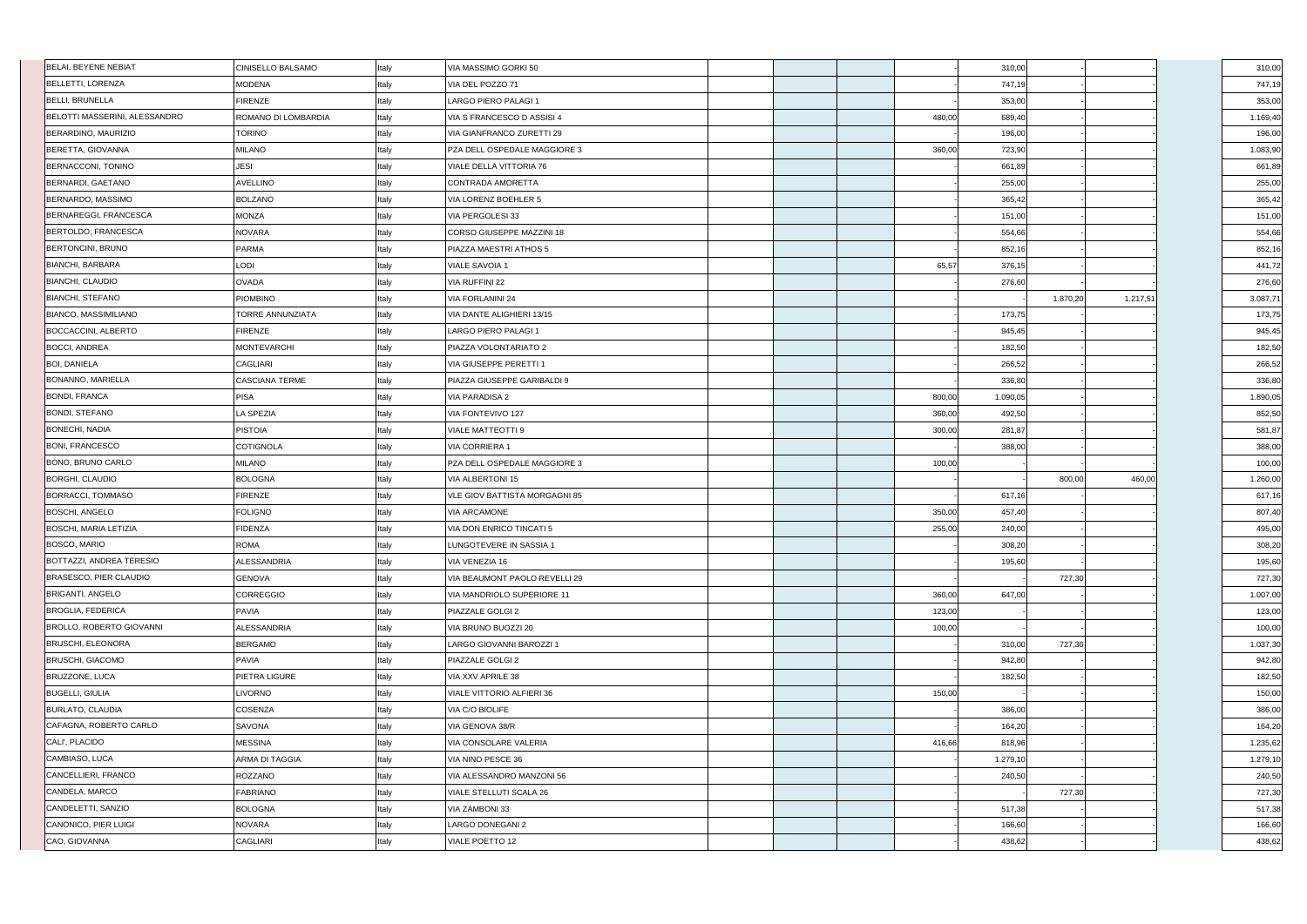| CAPRA, ENRICO<br><b>ALESSANDRIA</b><br>Italy<br><b>VIA FORLANINI 42</b><br>617,00<br>CAPRIOLI, MARTA<br>ROZZANO<br>Italy<br>VIA ALESSANDRO MANZONI 56<br>630,50<br>CAPUTI, FRANCESCA FELICIA<br><b>BOLOGNA</b><br>Italy<br>VIA IRNERIO 48<br>2.500,00<br>CAPUTO, COSIMO TOMMASO<br><b>ROMA</b><br>Italy<br>LARGO AGOSTINO GEMELLI 8<br>350,00<br>385,80<br>CARACI, FILIPPO<br>Italy<br><b>CATANIA</b><br>PIAZZA UNIVERSITA 2<br>152,50<br>800,00<br>Italy<br>CARDINALE, MICHELE<br><b>ALTAMURA</b><br>VIA EMILIO ZOLA 17<br>259,75<br><b>PISA</b><br>Italy<br>CARIELLO, CLAUDIA<br><b>VIA PARADISA 2</b><br>446,69<br>CARLUCCI, MARIA CARMELA<br>CONVERSANO<br>Italy<br>VIA EDMONDO DE AMICIS 30<br>360,00<br>749,50<br>CASATI, SARA<br>Italy<br>MILANO<br>PIAZZA DELL'ATENEO NUOVO 1<br>140,00<br>CASELLA, FILIPPO<br>Italy<br><b>ROMA</b><br>LUNGOTEVERE IN SASSIA 1<br>447,00<br>CASELLA, FRANCESCO<br><b>PISA</b><br>Italy<br><b>VIA PARADISA 2</b><br>314,86<br>CASIRAGHI, GIOVANNI<br><b>MILANO</b><br>Italy<br>VIA LODOVICO CASTELVETRO 32<br>1.000,00<br>236,00<br>CASSANO, VITO VITTORIO<br>Italy<br>ACQUAVIVA DELLE FONTI<br>VIA PER SANTERAMO KM 5<br>159,00<br>Italy<br>CASTELLI, ALBERTO<br>PIAZZALE GOLGI 2<br>290,00<br>825,54<br><b>PAVIA</b><br>CASTELLI, GIAN PAOLO<br>Italy<br><b>MANTOVA</b><br>VIA LAGO PAIOLO 10<br>600,00<br>1.126,11<br>CASU, CINZIA<br><b>MILANO</b><br>Italy<br>PZA DELL OSPEDALE MAGGIORE 3<br>845,00<br>533,57<br>CAVALIERI, LUCA<br>SASSUOLO<br>Italy<br><b>VIA CLELIA 2</b><br>309,45<br>CAVANA, ROBERTO<br>Italy<br><b>REGGIO EMILIA</b><br>VIALE LELIO BASSO 1<br>361,10<br>CAZZOLA, KATIA BARBARA<br>Italy<br><b>MILANO</b><br>PZA DELL OSPEDALE MAGGIORE 3<br>83,33<br>CECCARELLI, FULVIA<br>Italy<br><b>ROMA</b><br>727,30<br>VIALE DEL POLICLINICO 155<br>CECCHETTI, RICCARDO<br><b>PORTOFERRAIO</b><br>Italy<br>V CARDUCCI LOCALITA SAN ROCCO 10<br>282,00<br><b>CELESTRI, QUINTILIA</b><br><b>RAGUSA</b><br>Italy<br>VIA ETTORE FIERAMOSCA 100<br>569,00<br>CELLA, ALBERTO<br><b>GENOVA</b><br>Italy<br>VIA VOLTA ALESSANDRO 8<br>382,92<br>CERCHIARA, PAOLO<br><b>ANCONA</b><br>Italy<br>VIA CONCA 71<br>377,00<br>CERUTTI, ELISABETTA<br><b>ANCONA</b><br>Italy<br>VIA CONCA 71<br>1.140,25<br>CHEHIDA, MOHAMED ADEL<br>Italy<br><b>CIVITANOVA MARCHE</b><br>VIALE DEI PINI 31<br>300,00<br>242,35<br>CHIAPUZZO, ENRICO<br>Italy<br><b>TORTONA</b><br>PIAZZA FELICE CAVALLOTTI 7<br>182,50<br>CHIERICHINI, ANGELO<br><b>ROMA</b><br>Italy<br>LARGO AGOSTINO GEMELLI 8<br>308,20<br>CIARDULLO, GIOVANNI<br><b>COSENZA</b><br>Italy<br>VIA DE RADA GEROLAMO 28/C<br>483,00<br>CIMMINO, MICHELE<br><b>SCAFATI</b><br>Italy<br>VIA MACELLO VECCHIO 3/A<br>442,50<br>CIOFFI, LUIGI<br>Italy<br><b>NAPOLI</b><br><b>VIALE COLLI AMINEI 21</b><br>1.500,00<br>269,00<br>CIPOLLA, STEFANO<br>Italy<br>ACQUI TERME E BAGNI<br>STRADA MOIRANO 2<br>195,00<br>CIREDDU, MARIO<br>Italy<br><b>OLBIA</b><br>493,34<br><b>VIA BAZZONI SIRCANA</b><br><b>TORINO</b><br>Italy<br>CISTERNINO, SUSANNA<br>CORSO GALILEO FERRARIS 251/255<br>293,00<br>COACCIOLI, STEFANO<br><b>TERNI</b><br>Italy<br>VIA TRISTANO DI JOANNUCCIO 1<br>176,40<br>CODA, GRAZIELLA<br>TORINO<br>Italy<br>CORSO GALILEO FERRARIS 251/255<br>220,00<br>COLANGELI, SIMONE<br><b>PISA</b><br>Italy<br><b>VIA PARADISA 2</b><br>290,00<br>834,04<br><b>TORINO</b><br>Italy<br>COLLINO, MASSIMO<br>VIA PIETRO GIURIA 9<br>206,00<br>Italy<br>COLOMBO, VALENTINA<br><b>IMOLA</b><br>100,00<br><b>VIA MONTECATONE 37</b><br>LATINA<br>Italy<br>184,00<br>COLUZZI, FLAMINIA<br>VIA FRANCO FAGGIANA 1668<br>3.300,00<br>310,12<br>Italy<br>COMMODARO, ANNA<br><b>RENDE</b><br><b>VIA MEUCCI 1</b><br>628,48<br>CONGIU, ROSALBA<br><b>CAGLIARI</b><br>Italy<br>VIALE POETTO 12<br>416,66<br>661,62<br>CORCIONE, ANTONIO<br>Italy<br><b>NAPOLI</b><br>VIA LEONARDO BIANCHI 1<br>1.000,00<br>351,89<br>Italy<br><b>IMOLA</b><br>CORVAGLIA, STEFANIA<br><b>VIA MONTERICCO 4</b><br>727,30<br>Italy<br>COSENTINO, EUGENIO ROBERTO<br><b>BOLOGNA</b><br>VIA GIUSEPPE MASSARENTI 9<br>727,30<br>COSSO, RENZO<br><b>PONTEDECIMO</b><br>Italy<br>VIA ALL OSPEDALE GALLINO 5<br>627,70<br>COSTA, LEONARDO<br>Italy<br>507,69<br><b>BOLOGNA</b><br>VIA GIUSEPPE MASSARENTI 9 | CAPORALE, GABRIELE | SASSUOLO | Italy | VIA FRANCESCO RUINI 2 |  | 377,10 |  | 377,10   |
|--------------------------------------------------------------------------------------------------------------------------------------------------------------------------------------------------------------------------------------------------------------------------------------------------------------------------------------------------------------------------------------------------------------------------------------------------------------------------------------------------------------------------------------------------------------------------------------------------------------------------------------------------------------------------------------------------------------------------------------------------------------------------------------------------------------------------------------------------------------------------------------------------------------------------------------------------------------------------------------------------------------------------------------------------------------------------------------------------------------------------------------------------------------------------------------------------------------------------------------------------------------------------------------------------------------------------------------------------------------------------------------------------------------------------------------------------------------------------------------------------------------------------------------------------------------------------------------------------------------------------------------------------------------------------------------------------------------------------------------------------------------------------------------------------------------------------------------------------------------------------------------------------------------------------------------------------------------------------------------------------------------------------------------------------------------------------------------------------------------------------------------------------------------------------------------------------------------------------------------------------------------------------------------------------------------------------------------------------------------------------------------------------------------------------------------------------------------------------------------------------------------------------------------------------------------------------------------------------------------------------------------------------------------------------------------------------------------------------------------------------------------------------------------------------------------------------------------------------------------------------------------------------------------------------------------------------------------------------------------------------------------------------------------------------------------------------------------------------------------------------------------------------------------------------------------------------------------------------------------------------------------------------------------------------------------------------------------------------------------------------------------------------------------------------------------------------------------------------------------------------------------------------------------------------------------------------------------------------------------------------------------------------------------------------------------------------------------------------------------------------------------------------------------------------------------------------------------------------------------------------------------------------------------------------------------------------------------------------------------------------------------------------------------------------------------------------------------------------------------------------------------------------------------------------------------------------------------------------------------------------------------------------|--------------------|----------|-------|-----------------------|--|--------|--|----------|
|                                                                                                                                                                                                                                                                                                                                                                                                                                                                                                                                                                                                                                                                                                                                                                                                                                                                                                                                                                                                                                                                                                                                                                                                                                                                                                                                                                                                                                                                                                                                                                                                                                                                                                                                                                                                                                                                                                                                                                                                                                                                                                                                                                                                                                                                                                                                                                                                                                                                                                                                                                                                                                                                                                                                                                                                                                                                                                                                                                                                                                                                                                                                                                                                                                                                                                                                                                                                                                                                                                                                                                                                                                                                                                                                                                                                                                                                                                                                                                                                                                                                                                                                                                                                                                                                          |                    |          |       |                       |  |        |  | 617,00   |
|                                                                                                                                                                                                                                                                                                                                                                                                                                                                                                                                                                                                                                                                                                                                                                                                                                                                                                                                                                                                                                                                                                                                                                                                                                                                                                                                                                                                                                                                                                                                                                                                                                                                                                                                                                                                                                                                                                                                                                                                                                                                                                                                                                                                                                                                                                                                                                                                                                                                                                                                                                                                                                                                                                                                                                                                                                                                                                                                                                                                                                                                                                                                                                                                                                                                                                                                                                                                                                                                                                                                                                                                                                                                                                                                                                                                                                                                                                                                                                                                                                                                                                                                                                                                                                                                          |                    |          |       |                       |  |        |  | 630,50   |
|                                                                                                                                                                                                                                                                                                                                                                                                                                                                                                                                                                                                                                                                                                                                                                                                                                                                                                                                                                                                                                                                                                                                                                                                                                                                                                                                                                                                                                                                                                                                                                                                                                                                                                                                                                                                                                                                                                                                                                                                                                                                                                                                                                                                                                                                                                                                                                                                                                                                                                                                                                                                                                                                                                                                                                                                                                                                                                                                                                                                                                                                                                                                                                                                                                                                                                                                                                                                                                                                                                                                                                                                                                                                                                                                                                                                                                                                                                                                                                                                                                                                                                                                                                                                                                                                          |                    |          |       |                       |  |        |  | 2.500,00 |
|                                                                                                                                                                                                                                                                                                                                                                                                                                                                                                                                                                                                                                                                                                                                                                                                                                                                                                                                                                                                                                                                                                                                                                                                                                                                                                                                                                                                                                                                                                                                                                                                                                                                                                                                                                                                                                                                                                                                                                                                                                                                                                                                                                                                                                                                                                                                                                                                                                                                                                                                                                                                                                                                                                                                                                                                                                                                                                                                                                                                                                                                                                                                                                                                                                                                                                                                                                                                                                                                                                                                                                                                                                                                                                                                                                                                                                                                                                                                                                                                                                                                                                                                                                                                                                                                          |                    |          |       |                       |  |        |  | 735,80   |
|                                                                                                                                                                                                                                                                                                                                                                                                                                                                                                                                                                                                                                                                                                                                                                                                                                                                                                                                                                                                                                                                                                                                                                                                                                                                                                                                                                                                                                                                                                                                                                                                                                                                                                                                                                                                                                                                                                                                                                                                                                                                                                                                                                                                                                                                                                                                                                                                                                                                                                                                                                                                                                                                                                                                                                                                                                                                                                                                                                                                                                                                                                                                                                                                                                                                                                                                                                                                                                                                                                                                                                                                                                                                                                                                                                                                                                                                                                                                                                                                                                                                                                                                                                                                                                                                          |                    |          |       |                       |  |        |  | 952,50   |
|                                                                                                                                                                                                                                                                                                                                                                                                                                                                                                                                                                                                                                                                                                                                                                                                                                                                                                                                                                                                                                                                                                                                                                                                                                                                                                                                                                                                                                                                                                                                                                                                                                                                                                                                                                                                                                                                                                                                                                                                                                                                                                                                                                                                                                                                                                                                                                                                                                                                                                                                                                                                                                                                                                                                                                                                                                                                                                                                                                                                                                                                                                                                                                                                                                                                                                                                                                                                                                                                                                                                                                                                                                                                                                                                                                                                                                                                                                                                                                                                                                                                                                                                                                                                                                                                          |                    |          |       |                       |  |        |  | 259,75   |
|                                                                                                                                                                                                                                                                                                                                                                                                                                                                                                                                                                                                                                                                                                                                                                                                                                                                                                                                                                                                                                                                                                                                                                                                                                                                                                                                                                                                                                                                                                                                                                                                                                                                                                                                                                                                                                                                                                                                                                                                                                                                                                                                                                                                                                                                                                                                                                                                                                                                                                                                                                                                                                                                                                                                                                                                                                                                                                                                                                                                                                                                                                                                                                                                                                                                                                                                                                                                                                                                                                                                                                                                                                                                                                                                                                                                                                                                                                                                                                                                                                                                                                                                                                                                                                                                          |                    |          |       |                       |  |        |  | 446,69   |
|                                                                                                                                                                                                                                                                                                                                                                                                                                                                                                                                                                                                                                                                                                                                                                                                                                                                                                                                                                                                                                                                                                                                                                                                                                                                                                                                                                                                                                                                                                                                                                                                                                                                                                                                                                                                                                                                                                                                                                                                                                                                                                                                                                                                                                                                                                                                                                                                                                                                                                                                                                                                                                                                                                                                                                                                                                                                                                                                                                                                                                                                                                                                                                                                                                                                                                                                                                                                                                                                                                                                                                                                                                                                                                                                                                                                                                                                                                                                                                                                                                                                                                                                                                                                                                                                          |                    |          |       |                       |  |        |  | 1.109,50 |
|                                                                                                                                                                                                                                                                                                                                                                                                                                                                                                                                                                                                                                                                                                                                                                                                                                                                                                                                                                                                                                                                                                                                                                                                                                                                                                                                                                                                                                                                                                                                                                                                                                                                                                                                                                                                                                                                                                                                                                                                                                                                                                                                                                                                                                                                                                                                                                                                                                                                                                                                                                                                                                                                                                                                                                                                                                                                                                                                                                                                                                                                                                                                                                                                                                                                                                                                                                                                                                                                                                                                                                                                                                                                                                                                                                                                                                                                                                                                                                                                                                                                                                                                                                                                                                                                          |                    |          |       |                       |  |        |  | 140,00   |
|                                                                                                                                                                                                                                                                                                                                                                                                                                                                                                                                                                                                                                                                                                                                                                                                                                                                                                                                                                                                                                                                                                                                                                                                                                                                                                                                                                                                                                                                                                                                                                                                                                                                                                                                                                                                                                                                                                                                                                                                                                                                                                                                                                                                                                                                                                                                                                                                                                                                                                                                                                                                                                                                                                                                                                                                                                                                                                                                                                                                                                                                                                                                                                                                                                                                                                                                                                                                                                                                                                                                                                                                                                                                                                                                                                                                                                                                                                                                                                                                                                                                                                                                                                                                                                                                          |                    |          |       |                       |  |        |  | 447,00   |
|                                                                                                                                                                                                                                                                                                                                                                                                                                                                                                                                                                                                                                                                                                                                                                                                                                                                                                                                                                                                                                                                                                                                                                                                                                                                                                                                                                                                                                                                                                                                                                                                                                                                                                                                                                                                                                                                                                                                                                                                                                                                                                                                                                                                                                                                                                                                                                                                                                                                                                                                                                                                                                                                                                                                                                                                                                                                                                                                                                                                                                                                                                                                                                                                                                                                                                                                                                                                                                                                                                                                                                                                                                                                                                                                                                                                                                                                                                                                                                                                                                                                                                                                                                                                                                                                          |                    |          |       |                       |  |        |  | 314,86   |
|                                                                                                                                                                                                                                                                                                                                                                                                                                                                                                                                                                                                                                                                                                                                                                                                                                                                                                                                                                                                                                                                                                                                                                                                                                                                                                                                                                                                                                                                                                                                                                                                                                                                                                                                                                                                                                                                                                                                                                                                                                                                                                                                                                                                                                                                                                                                                                                                                                                                                                                                                                                                                                                                                                                                                                                                                                                                                                                                                                                                                                                                                                                                                                                                                                                                                                                                                                                                                                                                                                                                                                                                                                                                                                                                                                                                                                                                                                                                                                                                                                                                                                                                                                                                                                                                          |                    |          |       |                       |  |        |  | 1.236,00 |
|                                                                                                                                                                                                                                                                                                                                                                                                                                                                                                                                                                                                                                                                                                                                                                                                                                                                                                                                                                                                                                                                                                                                                                                                                                                                                                                                                                                                                                                                                                                                                                                                                                                                                                                                                                                                                                                                                                                                                                                                                                                                                                                                                                                                                                                                                                                                                                                                                                                                                                                                                                                                                                                                                                                                                                                                                                                                                                                                                                                                                                                                                                                                                                                                                                                                                                                                                                                                                                                                                                                                                                                                                                                                                                                                                                                                                                                                                                                                                                                                                                                                                                                                                                                                                                                                          |                    |          |       |                       |  |        |  | 159,00   |
|                                                                                                                                                                                                                                                                                                                                                                                                                                                                                                                                                                                                                                                                                                                                                                                                                                                                                                                                                                                                                                                                                                                                                                                                                                                                                                                                                                                                                                                                                                                                                                                                                                                                                                                                                                                                                                                                                                                                                                                                                                                                                                                                                                                                                                                                                                                                                                                                                                                                                                                                                                                                                                                                                                                                                                                                                                                                                                                                                                                                                                                                                                                                                                                                                                                                                                                                                                                                                                                                                                                                                                                                                                                                                                                                                                                                                                                                                                                                                                                                                                                                                                                                                                                                                                                                          |                    |          |       |                       |  |        |  | 1.115,54 |
|                                                                                                                                                                                                                                                                                                                                                                                                                                                                                                                                                                                                                                                                                                                                                                                                                                                                                                                                                                                                                                                                                                                                                                                                                                                                                                                                                                                                                                                                                                                                                                                                                                                                                                                                                                                                                                                                                                                                                                                                                                                                                                                                                                                                                                                                                                                                                                                                                                                                                                                                                                                                                                                                                                                                                                                                                                                                                                                                                                                                                                                                                                                                                                                                                                                                                                                                                                                                                                                                                                                                                                                                                                                                                                                                                                                                                                                                                                                                                                                                                                                                                                                                                                                                                                                                          |                    |          |       |                       |  |        |  | 1.726,11 |
|                                                                                                                                                                                                                                                                                                                                                                                                                                                                                                                                                                                                                                                                                                                                                                                                                                                                                                                                                                                                                                                                                                                                                                                                                                                                                                                                                                                                                                                                                                                                                                                                                                                                                                                                                                                                                                                                                                                                                                                                                                                                                                                                                                                                                                                                                                                                                                                                                                                                                                                                                                                                                                                                                                                                                                                                                                                                                                                                                                                                                                                                                                                                                                                                                                                                                                                                                                                                                                                                                                                                                                                                                                                                                                                                                                                                                                                                                                                                                                                                                                                                                                                                                                                                                                                                          |                    |          |       |                       |  |        |  | 1.378,57 |
|                                                                                                                                                                                                                                                                                                                                                                                                                                                                                                                                                                                                                                                                                                                                                                                                                                                                                                                                                                                                                                                                                                                                                                                                                                                                                                                                                                                                                                                                                                                                                                                                                                                                                                                                                                                                                                                                                                                                                                                                                                                                                                                                                                                                                                                                                                                                                                                                                                                                                                                                                                                                                                                                                                                                                                                                                                                                                                                                                                                                                                                                                                                                                                                                                                                                                                                                                                                                                                                                                                                                                                                                                                                                                                                                                                                                                                                                                                                                                                                                                                                                                                                                                                                                                                                                          |                    |          |       |                       |  |        |  | 309,45   |
|                                                                                                                                                                                                                                                                                                                                                                                                                                                                                                                                                                                                                                                                                                                                                                                                                                                                                                                                                                                                                                                                                                                                                                                                                                                                                                                                                                                                                                                                                                                                                                                                                                                                                                                                                                                                                                                                                                                                                                                                                                                                                                                                                                                                                                                                                                                                                                                                                                                                                                                                                                                                                                                                                                                                                                                                                                                                                                                                                                                                                                                                                                                                                                                                                                                                                                                                                                                                                                                                                                                                                                                                                                                                                                                                                                                                                                                                                                                                                                                                                                                                                                                                                                                                                                                                          |                    |          |       |                       |  |        |  | 361,10   |
|                                                                                                                                                                                                                                                                                                                                                                                                                                                                                                                                                                                                                                                                                                                                                                                                                                                                                                                                                                                                                                                                                                                                                                                                                                                                                                                                                                                                                                                                                                                                                                                                                                                                                                                                                                                                                                                                                                                                                                                                                                                                                                                                                                                                                                                                                                                                                                                                                                                                                                                                                                                                                                                                                                                                                                                                                                                                                                                                                                                                                                                                                                                                                                                                                                                                                                                                                                                                                                                                                                                                                                                                                                                                                                                                                                                                                                                                                                                                                                                                                                                                                                                                                                                                                                                                          |                    |          |       |                       |  |        |  | 83,33    |
|                                                                                                                                                                                                                                                                                                                                                                                                                                                                                                                                                                                                                                                                                                                                                                                                                                                                                                                                                                                                                                                                                                                                                                                                                                                                                                                                                                                                                                                                                                                                                                                                                                                                                                                                                                                                                                                                                                                                                                                                                                                                                                                                                                                                                                                                                                                                                                                                                                                                                                                                                                                                                                                                                                                                                                                                                                                                                                                                                                                                                                                                                                                                                                                                                                                                                                                                                                                                                                                                                                                                                                                                                                                                                                                                                                                                                                                                                                                                                                                                                                                                                                                                                                                                                                                                          |                    |          |       |                       |  |        |  | 727,30   |
|                                                                                                                                                                                                                                                                                                                                                                                                                                                                                                                                                                                                                                                                                                                                                                                                                                                                                                                                                                                                                                                                                                                                                                                                                                                                                                                                                                                                                                                                                                                                                                                                                                                                                                                                                                                                                                                                                                                                                                                                                                                                                                                                                                                                                                                                                                                                                                                                                                                                                                                                                                                                                                                                                                                                                                                                                                                                                                                                                                                                                                                                                                                                                                                                                                                                                                                                                                                                                                                                                                                                                                                                                                                                                                                                                                                                                                                                                                                                                                                                                                                                                                                                                                                                                                                                          |                    |          |       |                       |  |        |  | 282,00   |
|                                                                                                                                                                                                                                                                                                                                                                                                                                                                                                                                                                                                                                                                                                                                                                                                                                                                                                                                                                                                                                                                                                                                                                                                                                                                                                                                                                                                                                                                                                                                                                                                                                                                                                                                                                                                                                                                                                                                                                                                                                                                                                                                                                                                                                                                                                                                                                                                                                                                                                                                                                                                                                                                                                                                                                                                                                                                                                                                                                                                                                                                                                                                                                                                                                                                                                                                                                                                                                                                                                                                                                                                                                                                                                                                                                                                                                                                                                                                                                                                                                                                                                                                                                                                                                                                          |                    |          |       |                       |  |        |  | 569,00   |
|                                                                                                                                                                                                                                                                                                                                                                                                                                                                                                                                                                                                                                                                                                                                                                                                                                                                                                                                                                                                                                                                                                                                                                                                                                                                                                                                                                                                                                                                                                                                                                                                                                                                                                                                                                                                                                                                                                                                                                                                                                                                                                                                                                                                                                                                                                                                                                                                                                                                                                                                                                                                                                                                                                                                                                                                                                                                                                                                                                                                                                                                                                                                                                                                                                                                                                                                                                                                                                                                                                                                                                                                                                                                                                                                                                                                                                                                                                                                                                                                                                                                                                                                                                                                                                                                          |                    |          |       |                       |  |        |  | 382,92   |
|                                                                                                                                                                                                                                                                                                                                                                                                                                                                                                                                                                                                                                                                                                                                                                                                                                                                                                                                                                                                                                                                                                                                                                                                                                                                                                                                                                                                                                                                                                                                                                                                                                                                                                                                                                                                                                                                                                                                                                                                                                                                                                                                                                                                                                                                                                                                                                                                                                                                                                                                                                                                                                                                                                                                                                                                                                                                                                                                                                                                                                                                                                                                                                                                                                                                                                                                                                                                                                                                                                                                                                                                                                                                                                                                                                                                                                                                                                                                                                                                                                                                                                                                                                                                                                                                          |                    |          |       |                       |  |        |  | 377,00   |
|                                                                                                                                                                                                                                                                                                                                                                                                                                                                                                                                                                                                                                                                                                                                                                                                                                                                                                                                                                                                                                                                                                                                                                                                                                                                                                                                                                                                                                                                                                                                                                                                                                                                                                                                                                                                                                                                                                                                                                                                                                                                                                                                                                                                                                                                                                                                                                                                                                                                                                                                                                                                                                                                                                                                                                                                                                                                                                                                                                                                                                                                                                                                                                                                                                                                                                                                                                                                                                                                                                                                                                                                                                                                                                                                                                                                                                                                                                                                                                                                                                                                                                                                                                                                                                                                          |                    |          |       |                       |  |        |  | 1.140,25 |
|                                                                                                                                                                                                                                                                                                                                                                                                                                                                                                                                                                                                                                                                                                                                                                                                                                                                                                                                                                                                                                                                                                                                                                                                                                                                                                                                                                                                                                                                                                                                                                                                                                                                                                                                                                                                                                                                                                                                                                                                                                                                                                                                                                                                                                                                                                                                                                                                                                                                                                                                                                                                                                                                                                                                                                                                                                                                                                                                                                                                                                                                                                                                                                                                                                                                                                                                                                                                                                                                                                                                                                                                                                                                                                                                                                                                                                                                                                                                                                                                                                                                                                                                                                                                                                                                          |                    |          |       |                       |  |        |  | 542,35   |
|                                                                                                                                                                                                                                                                                                                                                                                                                                                                                                                                                                                                                                                                                                                                                                                                                                                                                                                                                                                                                                                                                                                                                                                                                                                                                                                                                                                                                                                                                                                                                                                                                                                                                                                                                                                                                                                                                                                                                                                                                                                                                                                                                                                                                                                                                                                                                                                                                                                                                                                                                                                                                                                                                                                                                                                                                                                                                                                                                                                                                                                                                                                                                                                                                                                                                                                                                                                                                                                                                                                                                                                                                                                                                                                                                                                                                                                                                                                                                                                                                                                                                                                                                                                                                                                                          |                    |          |       |                       |  |        |  | 182,50   |
|                                                                                                                                                                                                                                                                                                                                                                                                                                                                                                                                                                                                                                                                                                                                                                                                                                                                                                                                                                                                                                                                                                                                                                                                                                                                                                                                                                                                                                                                                                                                                                                                                                                                                                                                                                                                                                                                                                                                                                                                                                                                                                                                                                                                                                                                                                                                                                                                                                                                                                                                                                                                                                                                                                                                                                                                                                                                                                                                                                                                                                                                                                                                                                                                                                                                                                                                                                                                                                                                                                                                                                                                                                                                                                                                                                                                                                                                                                                                                                                                                                                                                                                                                                                                                                                                          |                    |          |       |                       |  |        |  | 308,20   |
|                                                                                                                                                                                                                                                                                                                                                                                                                                                                                                                                                                                                                                                                                                                                                                                                                                                                                                                                                                                                                                                                                                                                                                                                                                                                                                                                                                                                                                                                                                                                                                                                                                                                                                                                                                                                                                                                                                                                                                                                                                                                                                                                                                                                                                                                                                                                                                                                                                                                                                                                                                                                                                                                                                                                                                                                                                                                                                                                                                                                                                                                                                                                                                                                                                                                                                                                                                                                                                                                                                                                                                                                                                                                                                                                                                                                                                                                                                                                                                                                                                                                                                                                                                                                                                                                          |                    |          |       |                       |  |        |  | 483,00   |
|                                                                                                                                                                                                                                                                                                                                                                                                                                                                                                                                                                                                                                                                                                                                                                                                                                                                                                                                                                                                                                                                                                                                                                                                                                                                                                                                                                                                                                                                                                                                                                                                                                                                                                                                                                                                                                                                                                                                                                                                                                                                                                                                                                                                                                                                                                                                                                                                                                                                                                                                                                                                                                                                                                                                                                                                                                                                                                                                                                                                                                                                                                                                                                                                                                                                                                                                                                                                                                                                                                                                                                                                                                                                                                                                                                                                                                                                                                                                                                                                                                                                                                                                                                                                                                                                          |                    |          |       |                       |  |        |  | 442,50   |
|                                                                                                                                                                                                                                                                                                                                                                                                                                                                                                                                                                                                                                                                                                                                                                                                                                                                                                                                                                                                                                                                                                                                                                                                                                                                                                                                                                                                                                                                                                                                                                                                                                                                                                                                                                                                                                                                                                                                                                                                                                                                                                                                                                                                                                                                                                                                                                                                                                                                                                                                                                                                                                                                                                                                                                                                                                                                                                                                                                                                                                                                                                                                                                                                                                                                                                                                                                                                                                                                                                                                                                                                                                                                                                                                                                                                                                                                                                                                                                                                                                                                                                                                                                                                                                                                          |                    |          |       |                       |  |        |  | 1.769,00 |
|                                                                                                                                                                                                                                                                                                                                                                                                                                                                                                                                                                                                                                                                                                                                                                                                                                                                                                                                                                                                                                                                                                                                                                                                                                                                                                                                                                                                                                                                                                                                                                                                                                                                                                                                                                                                                                                                                                                                                                                                                                                                                                                                                                                                                                                                                                                                                                                                                                                                                                                                                                                                                                                                                                                                                                                                                                                                                                                                                                                                                                                                                                                                                                                                                                                                                                                                                                                                                                                                                                                                                                                                                                                                                                                                                                                                                                                                                                                                                                                                                                                                                                                                                                                                                                                                          |                    |          |       |                       |  |        |  | 195,00   |
|                                                                                                                                                                                                                                                                                                                                                                                                                                                                                                                                                                                                                                                                                                                                                                                                                                                                                                                                                                                                                                                                                                                                                                                                                                                                                                                                                                                                                                                                                                                                                                                                                                                                                                                                                                                                                                                                                                                                                                                                                                                                                                                                                                                                                                                                                                                                                                                                                                                                                                                                                                                                                                                                                                                                                                                                                                                                                                                                                                                                                                                                                                                                                                                                                                                                                                                                                                                                                                                                                                                                                                                                                                                                                                                                                                                                                                                                                                                                                                                                                                                                                                                                                                                                                                                                          |                    |          |       |                       |  |        |  | 493,34   |
|                                                                                                                                                                                                                                                                                                                                                                                                                                                                                                                                                                                                                                                                                                                                                                                                                                                                                                                                                                                                                                                                                                                                                                                                                                                                                                                                                                                                                                                                                                                                                                                                                                                                                                                                                                                                                                                                                                                                                                                                                                                                                                                                                                                                                                                                                                                                                                                                                                                                                                                                                                                                                                                                                                                                                                                                                                                                                                                                                                                                                                                                                                                                                                                                                                                                                                                                                                                                                                                                                                                                                                                                                                                                                                                                                                                                                                                                                                                                                                                                                                                                                                                                                                                                                                                                          |                    |          |       |                       |  |        |  | 293,00   |
|                                                                                                                                                                                                                                                                                                                                                                                                                                                                                                                                                                                                                                                                                                                                                                                                                                                                                                                                                                                                                                                                                                                                                                                                                                                                                                                                                                                                                                                                                                                                                                                                                                                                                                                                                                                                                                                                                                                                                                                                                                                                                                                                                                                                                                                                                                                                                                                                                                                                                                                                                                                                                                                                                                                                                                                                                                                                                                                                                                                                                                                                                                                                                                                                                                                                                                                                                                                                                                                                                                                                                                                                                                                                                                                                                                                                                                                                                                                                                                                                                                                                                                                                                                                                                                                                          |                    |          |       |                       |  |        |  | 176,40   |
|                                                                                                                                                                                                                                                                                                                                                                                                                                                                                                                                                                                                                                                                                                                                                                                                                                                                                                                                                                                                                                                                                                                                                                                                                                                                                                                                                                                                                                                                                                                                                                                                                                                                                                                                                                                                                                                                                                                                                                                                                                                                                                                                                                                                                                                                                                                                                                                                                                                                                                                                                                                                                                                                                                                                                                                                                                                                                                                                                                                                                                                                                                                                                                                                                                                                                                                                                                                                                                                                                                                                                                                                                                                                                                                                                                                                                                                                                                                                                                                                                                                                                                                                                                                                                                                                          |                    |          |       |                       |  |        |  | 220,00   |
|                                                                                                                                                                                                                                                                                                                                                                                                                                                                                                                                                                                                                                                                                                                                                                                                                                                                                                                                                                                                                                                                                                                                                                                                                                                                                                                                                                                                                                                                                                                                                                                                                                                                                                                                                                                                                                                                                                                                                                                                                                                                                                                                                                                                                                                                                                                                                                                                                                                                                                                                                                                                                                                                                                                                                                                                                                                                                                                                                                                                                                                                                                                                                                                                                                                                                                                                                                                                                                                                                                                                                                                                                                                                                                                                                                                                                                                                                                                                                                                                                                                                                                                                                                                                                                                                          |                    |          |       |                       |  |        |  | 1.124,04 |
|                                                                                                                                                                                                                                                                                                                                                                                                                                                                                                                                                                                                                                                                                                                                                                                                                                                                                                                                                                                                                                                                                                                                                                                                                                                                                                                                                                                                                                                                                                                                                                                                                                                                                                                                                                                                                                                                                                                                                                                                                                                                                                                                                                                                                                                                                                                                                                                                                                                                                                                                                                                                                                                                                                                                                                                                                                                                                                                                                                                                                                                                                                                                                                                                                                                                                                                                                                                                                                                                                                                                                                                                                                                                                                                                                                                                                                                                                                                                                                                                                                                                                                                                                                                                                                                                          |                    |          |       |                       |  |        |  | 206,00   |
|                                                                                                                                                                                                                                                                                                                                                                                                                                                                                                                                                                                                                                                                                                                                                                                                                                                                                                                                                                                                                                                                                                                                                                                                                                                                                                                                                                                                                                                                                                                                                                                                                                                                                                                                                                                                                                                                                                                                                                                                                                                                                                                                                                                                                                                                                                                                                                                                                                                                                                                                                                                                                                                                                                                                                                                                                                                                                                                                                                                                                                                                                                                                                                                                                                                                                                                                                                                                                                                                                                                                                                                                                                                                                                                                                                                                                                                                                                                                                                                                                                                                                                                                                                                                                                                                          |                    |          |       |                       |  |        |  | 100,00   |
|                                                                                                                                                                                                                                                                                                                                                                                                                                                                                                                                                                                                                                                                                                                                                                                                                                                                                                                                                                                                                                                                                                                                                                                                                                                                                                                                                                                                                                                                                                                                                                                                                                                                                                                                                                                                                                                                                                                                                                                                                                                                                                                                                                                                                                                                                                                                                                                                                                                                                                                                                                                                                                                                                                                                                                                                                                                                                                                                                                                                                                                                                                                                                                                                                                                                                                                                                                                                                                                                                                                                                                                                                                                                                                                                                                                                                                                                                                                                                                                                                                                                                                                                                                                                                                                                          |                    |          |       |                       |  |        |  | 3.794,12 |
|                                                                                                                                                                                                                                                                                                                                                                                                                                                                                                                                                                                                                                                                                                                                                                                                                                                                                                                                                                                                                                                                                                                                                                                                                                                                                                                                                                                                                                                                                                                                                                                                                                                                                                                                                                                                                                                                                                                                                                                                                                                                                                                                                                                                                                                                                                                                                                                                                                                                                                                                                                                                                                                                                                                                                                                                                                                                                                                                                                                                                                                                                                                                                                                                                                                                                                                                                                                                                                                                                                                                                                                                                                                                                                                                                                                                                                                                                                                                                                                                                                                                                                                                                                                                                                                                          |                    |          |       |                       |  |        |  | 628,48   |
|                                                                                                                                                                                                                                                                                                                                                                                                                                                                                                                                                                                                                                                                                                                                                                                                                                                                                                                                                                                                                                                                                                                                                                                                                                                                                                                                                                                                                                                                                                                                                                                                                                                                                                                                                                                                                                                                                                                                                                                                                                                                                                                                                                                                                                                                                                                                                                                                                                                                                                                                                                                                                                                                                                                                                                                                                                                                                                                                                                                                                                                                                                                                                                                                                                                                                                                                                                                                                                                                                                                                                                                                                                                                                                                                                                                                                                                                                                                                                                                                                                                                                                                                                                                                                                                                          |                    |          |       |                       |  |        |  | 1.078,28 |
|                                                                                                                                                                                                                                                                                                                                                                                                                                                                                                                                                                                                                                                                                                                                                                                                                                                                                                                                                                                                                                                                                                                                                                                                                                                                                                                                                                                                                                                                                                                                                                                                                                                                                                                                                                                                                                                                                                                                                                                                                                                                                                                                                                                                                                                                                                                                                                                                                                                                                                                                                                                                                                                                                                                                                                                                                                                                                                                                                                                                                                                                                                                                                                                                                                                                                                                                                                                                                                                                                                                                                                                                                                                                                                                                                                                                                                                                                                                                                                                                                                                                                                                                                                                                                                                                          |                    |          |       |                       |  |        |  | 1.351,89 |
|                                                                                                                                                                                                                                                                                                                                                                                                                                                                                                                                                                                                                                                                                                                                                                                                                                                                                                                                                                                                                                                                                                                                                                                                                                                                                                                                                                                                                                                                                                                                                                                                                                                                                                                                                                                                                                                                                                                                                                                                                                                                                                                                                                                                                                                                                                                                                                                                                                                                                                                                                                                                                                                                                                                                                                                                                                                                                                                                                                                                                                                                                                                                                                                                                                                                                                                                                                                                                                                                                                                                                                                                                                                                                                                                                                                                                                                                                                                                                                                                                                                                                                                                                                                                                                                                          |                    |          |       |                       |  |        |  | 727,30   |
|                                                                                                                                                                                                                                                                                                                                                                                                                                                                                                                                                                                                                                                                                                                                                                                                                                                                                                                                                                                                                                                                                                                                                                                                                                                                                                                                                                                                                                                                                                                                                                                                                                                                                                                                                                                                                                                                                                                                                                                                                                                                                                                                                                                                                                                                                                                                                                                                                                                                                                                                                                                                                                                                                                                                                                                                                                                                                                                                                                                                                                                                                                                                                                                                                                                                                                                                                                                                                                                                                                                                                                                                                                                                                                                                                                                                                                                                                                                                                                                                                                                                                                                                                                                                                                                                          |                    |          |       |                       |  |        |  | 727,30   |
|                                                                                                                                                                                                                                                                                                                                                                                                                                                                                                                                                                                                                                                                                                                                                                                                                                                                                                                                                                                                                                                                                                                                                                                                                                                                                                                                                                                                                                                                                                                                                                                                                                                                                                                                                                                                                                                                                                                                                                                                                                                                                                                                                                                                                                                                                                                                                                                                                                                                                                                                                                                                                                                                                                                                                                                                                                                                                                                                                                                                                                                                                                                                                                                                                                                                                                                                                                                                                                                                                                                                                                                                                                                                                                                                                                                                                                                                                                                                                                                                                                                                                                                                                                                                                                                                          |                    |          |       |                       |  |        |  | 627,70   |
|                                                                                                                                                                                                                                                                                                                                                                                                                                                                                                                                                                                                                                                                                                                                                                                                                                                                                                                                                                                                                                                                                                                                                                                                                                                                                                                                                                                                                                                                                                                                                                                                                                                                                                                                                                                                                                                                                                                                                                                                                                                                                                                                                                                                                                                                                                                                                                                                                                                                                                                                                                                                                                                                                                                                                                                                                                                                                                                                                                                                                                                                                                                                                                                                                                                                                                                                                                                                                                                                                                                                                                                                                                                                                                                                                                                                                                                                                                                                                                                                                                                                                                                                                                                                                                                                          |                    |          |       |                       |  |        |  | 507,69   |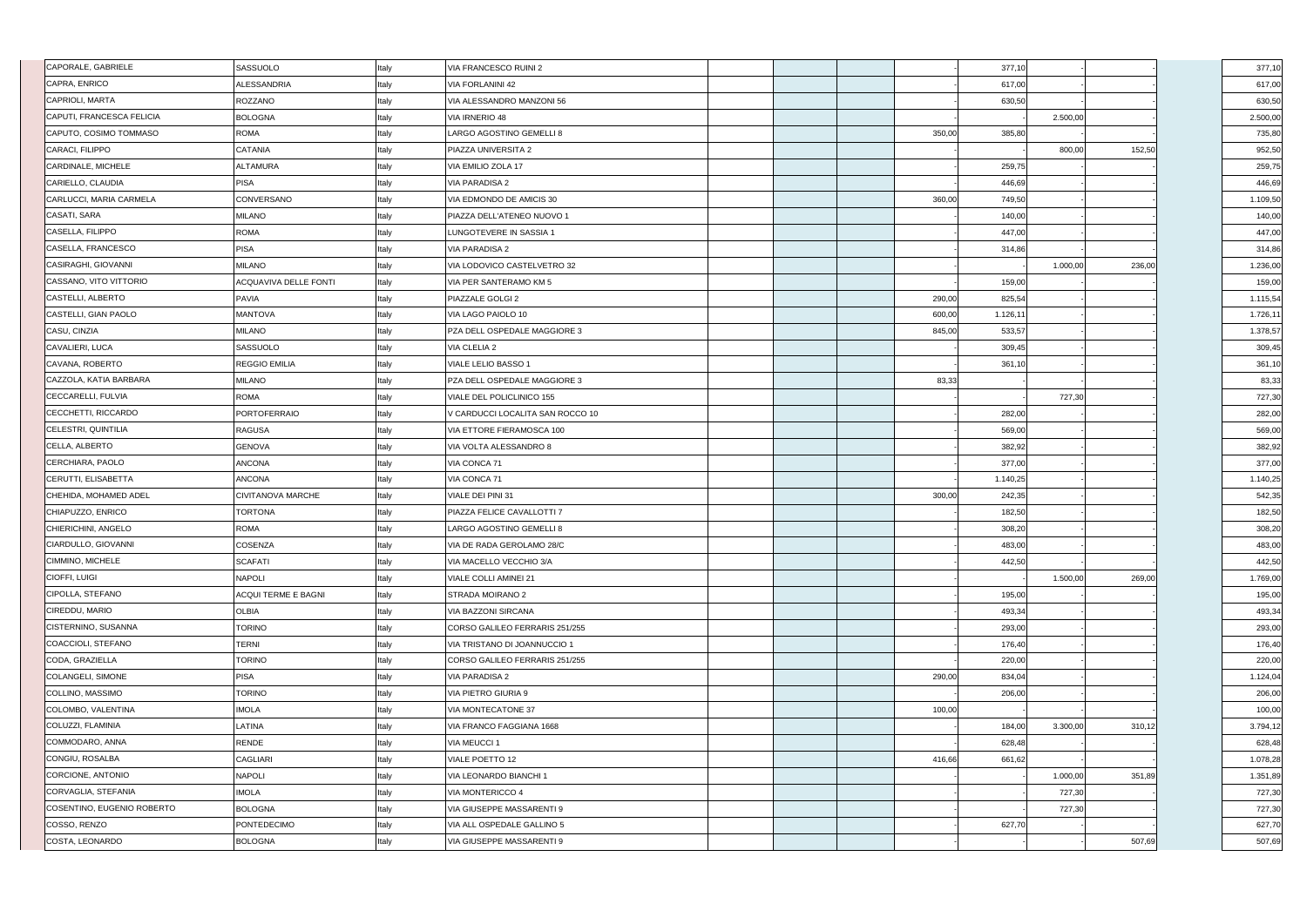| COSTA, LUISA                   | <b>NAPOLI</b>          | Italy | VIA SERGIO PANSINI 5             |  |          |          | 727,30   |        | 727,30   |
|--------------------------------|------------------------|-------|----------------------------------|--|----------|----------|----------|--------|----------|
| COSTA, NADIA                   | SAN DONA' DI PIAVE     | Italy | VIA NAZARIO SAURO 25             |  |          | 238,10   |          |        | 238,10   |
| COSTANTINO, ROSSELLA           | MILANO                 | Italy | VIA ISOCRATE 19                  |  | 360,00   | 668,50   |          |        | 1.028,50 |
| COVIELLO, MATTEO               | <b>GENOVA</b>          | Italy | VIA VOLTA ALESSANDRO 8           |  |          | 81,00    |          |        | 81,00    |
| CRAVEDI, DONATA                | PARMA                  | Italy | PIAZZA MAESTRI ATHOS 5           |  |          | 506,80   |          |        | 506,80   |
| CREATORE, FRANCESCO            | <b>MONOPOLI</b>        | Italy | LARGO VENEZIANI 21               |  | 270,00   | 539,00   |          |        | 809,00   |
| CRESPI, LAURA                  | PORDENONE              | Italy | VIA MONTEREALE 24                |  |          | 104,00   |          |        | 104,00   |
| CRISCUOLO, SALVATORE           | <b>GRACCIANO</b>       | Italy | VIA PROVINCIALE MONTEPULCIANO 5  |  |          | 365,00   |          |        | 365,00   |
| CROSIGNANI, SILVIA             | <b>MILANO</b>          | Italy | VIA ADEODATO RESSI 10            |  |          |          | 727,30   |        | 727,30   |
| CROTTI, CHIARA                 | <b>MILANO</b>          | Italy | PZA CARD ANDREA FERRARI 1        |  | 845,00   | 705,98   |          |        | 1.550,98 |
| CRUCCU, GIORGIO                | ROMA                   | Italy | VIALE DELL UNIVERSITA 30         |  |          | 184,00   |          |        | 184,00   |
| CRUCINI, FILIPPO               | URBINO                 | Italy | VIA COMANDINO 70                 |  | 300,00   | 283,73   |          |        | 583,73   |
| <b>CUOMO, ARTURO</b>           | NAPOLI                 | Italy | VIA MARIANO SEMMOLA              |  |          | 647,70   | 800,00   | 523,86 | 1.971,56 |
| CUOMO, GIOVANNA                | <b>NAPOLI</b>          | Italy | PIAZZA LUIGI MIRAGLIA 5          |  |          |          | 727,30   |        | 727,30   |
| <b>CUPELLI, DOMENICO</b>       | <b>DIPIGNANO</b>       | Italy | VIA SAN FRANCESCO D ASSISI 1     |  |          | 487,32   |          |        | 487,32   |
| <b>CUSCO, STEFANO</b>          | <b>PERUGIA</b>         | Italy | VIA SOLATIA 3                    |  |          | 198,00   |          |        | 198,00   |
| D'AGOSTINO, BRUNO              | NAPOLI                 | Italy | VIA DOMENICO MONTESANO 49        |  |          |          | 1.039,00 | 50,00  | 1.089,00 |
| D'AMARIO, FEDERICO             | <b>MILANO</b>          | Italy | VIA FRANCESCO NAVA 31            |  |          | 5,00     |          |        | 5,00     |
| D'AMELIO, ANTONIO              | <b>POTENZA</b>         | Italy | CONTRADA MACCHIA ROMANA          |  | 290,00   | 381,81   |          |        | 671,81   |
| D'AMICO, GIUSEPPE              | <b>ERBA</b>            | Italy | VIA FATEBENEFRATELLI 20          |  |          | 419,92   |          |        | 419,92   |
| D'INGIANNA, ENZO               | ERBA                   | Italy | VIA FATEBENEFRATELLI 20          |  |          | 1.345,70 |          |        | 1.345,70 |
| DAL SANTO, DANIELA             | MANTOVA                | Italy | VIA LAGO PAIOLO 10               |  | 123,00   |          |          |        | 123,00   |
| <b>DE FALCO, GIOVANNI</b>      | AVELLINO               | Italy | CONTRADA AMORETTA                |  | 360,00   | 492,50   |          |        | 852,50   |
| <b>DE FUSCO, CARMELA</b>       | SAN DANIELE DEL FRIULI | Italy | VIALE TRENTO E TRIESTE 33        |  |          | 414,42   |          |        | 414,42   |
| <b>DE MARTINO, ESTER</b>       | LATINA                 | Italy | VIA FRANCO FAGGIANA 1668         |  |          | 484,79   |          |        | 484,79   |
| <b>DE MICHELI, VALERIA</b>     | LECCO                  | Italy | VIA DELL EREMO 9/11              |  |          | 310,00   |          |        | 310,00   |
| <b>DE PASCALIS, GIOVANNI</b>   | ALESSANDRIA            | Italy | VIA SAN PIO V 41                 |  |          | 915,21   |          |        | 915,21   |
| DE ROBERTO, SALVATORE          | <b>ALBA</b>            | Italy | VIA PIERINO BELLI 26             |  |          | 205,00   |          |        | 205,00   |
| <b>DE SESSA, FABIO MASSIMO</b> | <b>GENOVA</b>          | Italy | PIAZZALE EFISIO GIANASSO 4       |  |          | 753,37   |          |        | 753,37   |
| DE TULLIO, VITO                | <b>ALESSANDRIA</b>     | Italy | VIA VENEZIA 16                   |  |          | 151,00   |          |        | 151,00   |
| DEIDDA, MARIA CRISTINA         | <b>MONSERRATO</b>      | Italy | STRADA STATALE 554               |  | 1.000,00 | 1.985,90 |          |        | 2.985,90 |
| DEL RE, GIUSEPPE               | VIMERCATE              | Italy | VIA SANTI COSMA E DAMIANO 10     |  |          | 248,45   |          |        | 248,45   |
| DELAIDINI, DANIELA             | SAN SECONDO PARMENSE   | Italy | VIA VITALI MAZZA 1               |  | 255,00   | 240,00   |          |        | 495,00   |
| DELLA CORTE, GIANLUIGI         | ACQUAVIVA DELLE FONTI  | Italy | VIA PER SANTERAMO KM 5           |  |          | 214,30   |          |        | 214,30   |
| DELLE SEDIE, ANDREA            | <b>PISA</b>            | Italy | VIA ROMA 67                      |  |          |          | 727,30   |        | 727,30   |
| DELMONTE, MARIA PAOLA          | <b>PAVIA</b>           | Italy | PIAZZALE GOLGI 2                 |  | 123,00   |          |          |        | 123,00   |
| DEPALMA, VINCENZO GAETANO      | TRIGGIANO              | Italy | VIA ALESSANDRO VOLTA 21          |  |          | 191,00   |          |        | 191,00   |
| <b>DESOGUS, MARCO</b>          | MONSERRATO             | Italy | STRADA STATALE 554               |  |          | 1.144,20 |          |        | 1.144,20 |
| DESTEFANIS, SILVIA             | <b>TORINO</b>          | Italy | <b>CORSO REGINA MARGHERITA 8</b> |  |          | 196,00   |          |        | 196,00   |
| DI CARLO, MARIELLA             | <b>GANZIRRI</b>        | Italy | VIA CONSOLARE POMPEA             |  |          | 284,75   |          |        | 284,75   |
| DI MAIO, ANTONELLA             | <b>BRESCIA</b>         | Italy | VIA LEONIDA BISSOLATI 57         |  | 250,00   | 136,10   |          |        | 386,10   |
| DI MARCO, PIERANGELO           | <b>ROMA</b>            | Italy | VIALE DEL POLICLINICO 155        |  |          | 308,20   |          |        | 308,20   |
| DI MARI, PIETRO                | PORTOGRUARO            | Italy | VIA ZAPPETTI 58                  |  |          | 738,08   |          |        | 738,08   |
| DI MATTEO, ANDREA              | <b>JESI</b>            | Italy | VIA DEI COLLI 52                 |  |          |          | 727,30   |        | 727,30   |
| <b>DI PAOLA, ANTONIO</b>       | RAGUSA                 | Italy | VIA LICITRA 11                   |  | 480,00   | 803,96   |          |        | 1.283,96 |
| DI TULLIO, ENZO                | SAVIGLIANO             | Italy | VIA DEGLI OSPEDALI 14            |  | 290,00   | 868,04   |          |        | 1.158,04 |
| DIANA, PAOLA BENEDETTA DANIELA | ARENZANO               | Italy | VIA DEL GIAPPONE 3               |  |          |          | 727,30   |        | 727,30   |
| <b>DIVELLA, MICHELE</b>        | <b>UDINE</b>           | Italy | PIAZZALE S M MISERICORDIA 15     |  |          | 391,45   |          |        | 391,45   |
|                                |                        |       |                                  |  |          |          |          |        |          |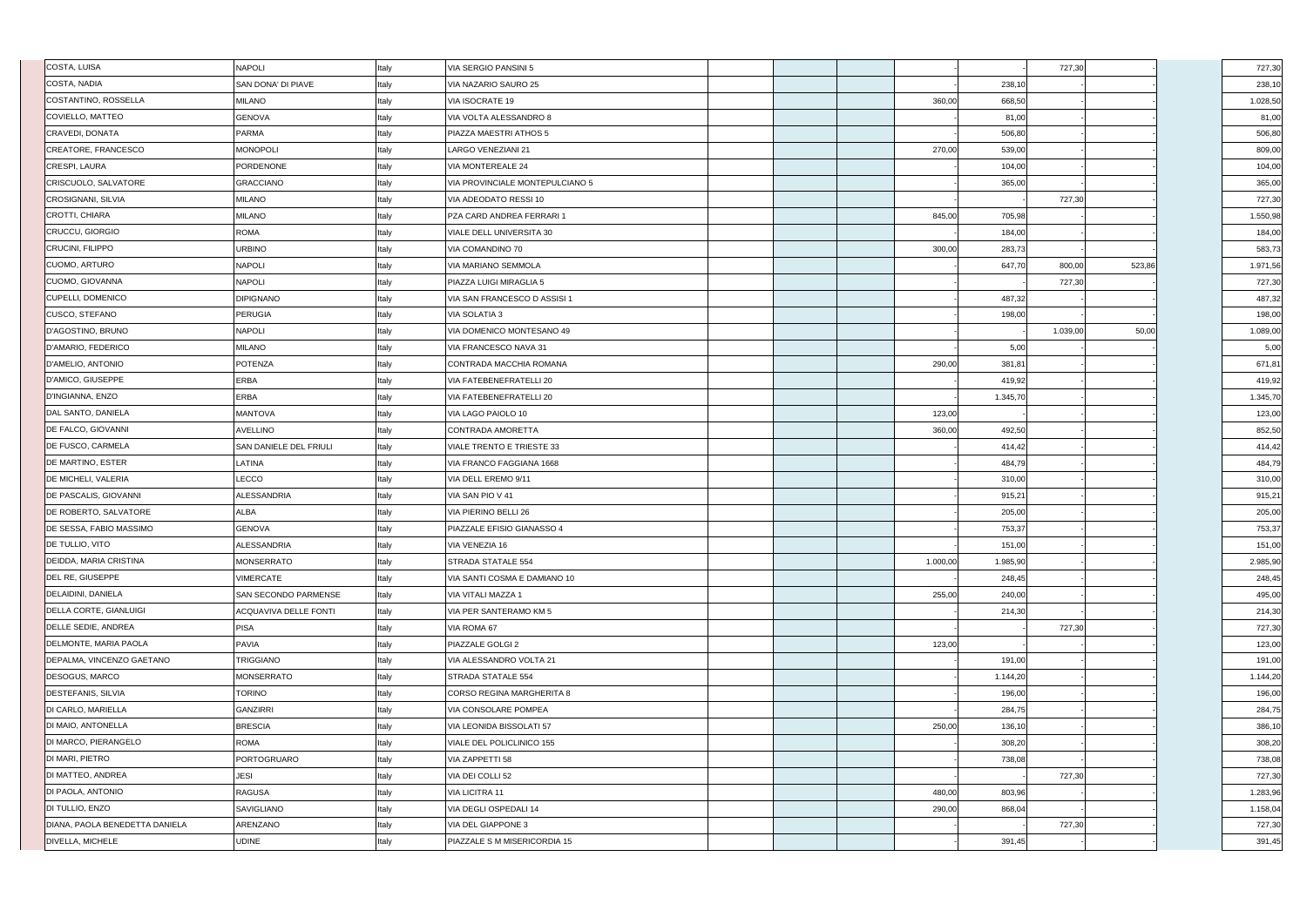| DOMINONI, CRISTINA               | ROZZANO                | Italy | VIA ALESSANDRO MANZONI 56      |  |        | 240,50   |          | 240,50   |
|----------------------------------|------------------------|-------|--------------------------------|--|--------|----------|----------|----------|
| DONATI, MARIELLA                 | <b>ANCONA</b>          | Italy | VIA CONCA 71                   |  |        | 1.180,25 |          | 1.180,25 |
| DONELLI, EMANUELA                | SAMPIERDARENA          | Italy | VIA DEGLI OPERAI 80            |  |        | 349,70   |          | 349,70   |
| DOZIO, MARESA ROSSELLA           | <b>BELLANO</b>         | Italy | VIA CARLO ALBERTO 25           |  |        | 151,00   |          | 151,00   |
| <b>ERRE, GIAN LUCA</b>           | SASSARI                | Italy | <b>VIALE SAN PIETRO 8</b>      |  |        |          | 727,30   | 727,30   |
| <b>FABBRI, ALESSIA</b>           | <b>FIRENZE</b>         | Italy | VIA DI TORRE GALLI 3           |  |        | 529,00   |          | 529,00   |
| <b>FABBRICIANI, GIANLUIGI</b>    | <b>MILANO</b>          | Italy | VIA RICCARDO GALEAZZI 4        |  |        | 507,99   |          | 507,99   |
| <b>FABOZZO, ANTONIO</b>          | <b>LUCCA</b>           | Italy | PIAZZA DELLA CONCORDIA 12      |  |        | 374,00   |          | 374,00   |
| <b>FADDE, MARCO</b>              | <b>TORINO</b>          | Italy | <b>CORSO FILIPPO TURATI 62</b> |  | 300,00 | 304,87   |          | 604,87   |
| <b>FALOSSI, FRANCESCA</b>        | <b>PISA</b>            | Italy | <b>VIA RISORGIMENTO 12</b>     |  |        | 336,80   |          | 336,80   |
| <b>FANTEI, MARIA ELISA</b>       | <b>CECINA MARINA</b>   | Italy | <b>VIA MONTANARA</b>           |  |        | 357,67   |          | 357,67   |
| <b>FARA, BRUNO</b>               | SARZANA                | Italy | VIA CISA NORD SANTA CATERINA   |  | 416,66 | 623,00   |          | 1.039,66 |
| <b>FATIGHENTI, ELENA</b>         | <b>SIENA</b>           | Italy | <b>VIALE BRACCI 1</b>          |  |        | 290,00   |          | 290,00   |
| <b>FENOGGIO, CLAUDIA</b>         | <b>IMPERIA</b>         | Italy | <b>VIA PARINI 28</b>           |  | 360,00 | 837,40   |          | 1.197,40 |
| <b>FERRONE, GIULIANO</b>         | <b>ROMA</b>            | Italy | LARGO AGOSTINO GEMELLI 8       |  |        | 903,10   |          | 903,10   |
| <b>FILIPPONE, MICHELE</b>        | <b>GANZIRRI</b>        | Italy | VIA CONSOLARE POMPEA           |  |        | 375,50   |          | 375,50   |
| <b>FIORE, ALESSANDRO</b>         | <b>TEMPIO PAUSANIA</b> | Italy | VIA GRAZIA DELEDDA 19          |  | 290,00 | 1.089,32 |          | 1.379,32 |
| <b>FIORENTINI, CARLO ENRICO</b>  | <b>GENOVA</b>          | Italy | VIA VOLTA ALESSANDRO 8         |  | 290,00 | 627,55   |          | 917,55   |
| <b>FIORENZA, ALESSIA</b>         | <b>MESSINA</b>         | Italy | VIA CONSOLARE VALERIA 1        |  |        | 1.316,50 |          | 1.316,50 |
| <b>FIORILLO, ALFONSO</b>         | <b>ROMA</b>            | Italy | VIA DI GROTTA PERFETTA 566     |  |        |          | 727,30   | 727,30   |
| <b>FLANDOLI, CLAUDIA ROBERTA</b> | <b>MONZA</b>           | Italy | VIA PERGOLESI 33               |  | 200,00 |          |          | 200,00   |
| <b>FOGLIA, ELENA</b>             | <b>MAGENTA</b>         | Italy | VIA AL DONATORE DI SANGUE 50   |  |        | 195,00   |          | 195,00   |
| FORINI, GUIDO                    | <b>PAVIA</b>           | Italy | PIAZZALE GOLGI 2               |  | 100,00 |          |          | 100,00   |
| <b>FORMIS, ALBERTO</b>           | MANTOVA                | Italy | <b>VIALE POMPILIO 65</b>       |  | 300,00 | 94,55    |          | 394,55   |
| <b>FRESCHI, PIER ANTONIO</b>     | <b>GENOVA</b>          | Italy | VIA BAINSIZZA 42               |  |        | 363,00   |          | 363,00   |
| <b>FUSARO, ENRICO</b>            | <b>TORINO</b>          | Italy | CORSO BRAMANTE 88 90           |  |        |          | 727,30   | 727,30   |
| <b>FUSCONI, LUCIA</b>            | AREZZO                 | Italy | VIA PIETRO NENNI 20            |  |        | 376,50   |          | 376,50   |
| GAGLIO, GIOVANNI                 | <b>PATTI</b>           | Italy | <b>VIA GIUSEPPE MAZZINI</b>    |  |        | 1.262,66 |          | 1.262,66 |
| GALIE', EDVINA                   | <b>ROMA</b>            | Italy | VIA ELIO CHIANESI 53           |  |        |          | 2.500,00 | 2.500,00 |
| GALLO, PAOLA                     | ALGHERO                | Italy | VIA PASCOLI 6                  |  |        | 803,00   |          | 803,00   |
| GAMBINI, FRANCESCO               | <b>LIVORNO</b>         | Italy | VIALE VITTORIO ALFIERI 36      |  |        | 519,00   |          | 519,00   |
| GARCIA GONZALEZ, ESTRELLA        | <b>SIENA</b>           | Italy | <b>VIALE BRACCI 1</b>          |  |        | 356,80   |          | 356,80   |
| GARDINI, MARCO                   | <b>CREMONA</b>         | Italy | <b>LARGO PRIORI 1</b>          |  |        | 5,00     |          | 5,00     |
| GARRONE, ALESSANDRO              | <b>BEINASCO</b>        | Italy | VIA GAETANO DONIZETTI 4        |  |        | 464,00   |          | 464,00   |
| <b>GENTILE, VITO</b>             | <b>MONOPOLI</b>        | Italy | <b>LARGO VENEZIANI 21</b>      |  | 270,00 | 539,00   |          | 809,00   |
| <b>GENTILI, ANDREA</b>           | <b>BOLOGNA</b>         | Italy | VIA EMILIA LEVANTE 137         |  |        | 247,88   |          | 247,88   |
| <b>GENTILI, PAOLO</b>            | <b>ANCONA</b>          | Italy | VIA CONCA 71                   |  |        | 885,65   |          | 885,65   |
| <b>GERBONI, DAVIDE</b>           | <b>CUNEO</b>           | Italy | VIA MICHELE COPPINO 26         |  | 566,66 | 900,50   |          | 1.467,16 |
| GERVINO, ALBAMARIA               | COSENZA                | Italy | VIA SERRASPIGA 1               |  | 566,66 | 857,00   |          | 1.423,66 |
| GHIA, ALDO                       | <b>IMPERIA</b>         | Italy | VIA SANT AGATA 57              |  |        | 749,00   |          | 749,00   |
| GIANI, STEFANO                   | <b>PISTOIA</b>         | Italy | <b>VIA CILIEGIOLE 97</b>       |  |        | 1.118,26 |          | 1.118,26 |
| GIANNINI, AUGUSTO                | SARZANA                | Italy | VIA AGOSTINO PACI 1            |  |        | 182,50   |          | 182,50   |
| GIARDINA, ANNA RITA              | <b>SONDRIO</b>         | Italy | VIA STELVIO 25                 |  |        | 275,50   |          | 275,50   |
| GIARRATANO, ANTONINO             | <b>PALERMO</b>         | Italy | VIA DEL VESPRO 129             |  | 200,00 | 680,00   |          | 880,00   |
| <b>GILI, STEFANO</b>             | <b>TORTONA</b>         | Italy | PIAZZA FELICE CAVALLOTTI 7     |  |        | 414,70   |          | 414,70   |
| <b>GILIBERTI, RUGGIERO</b>       | <b>FRATTAMAGGIORE</b>  | Italy | VIA PIROZZI 66                 |  |        | 159,00   |          | 159,00   |
| <b>GJELOSHI, KLODIAN</b>         | <b>NAPOLI</b>          | Italy | PIAZZA LUIGI MIRAGLIA 5        |  |        | 726,50   |          | 726,50   |
| GONNELLI, LETIZIA                | <b>SIENA</b>           | Italy | VIA QUINTO SETTANO 10/A        |  |        | 255,75   |          | 255,75   |
|                                  |                        |       |                                |  |        |          |          |          |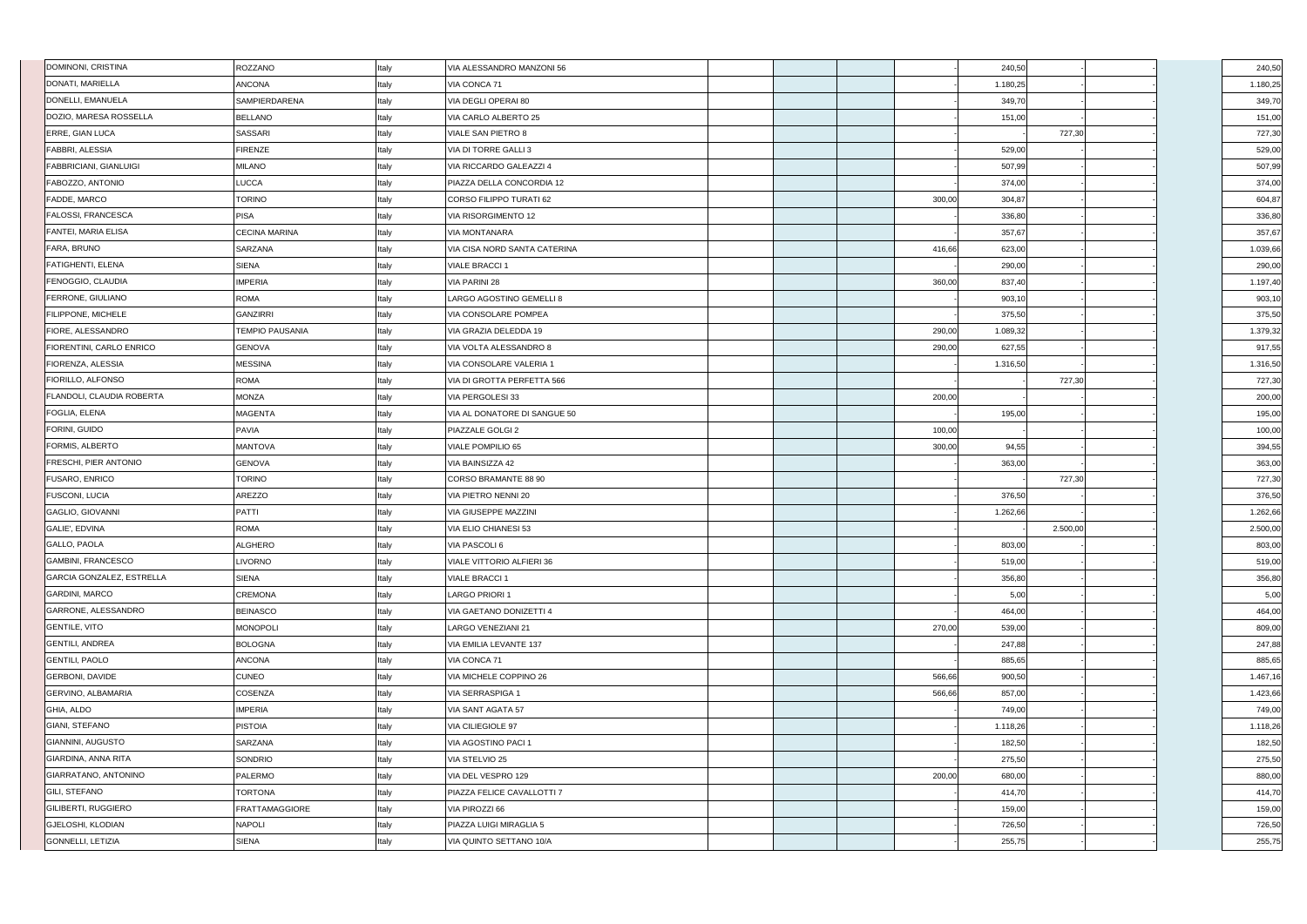| GOVONI, MARCELLO              | <b>FERRARA</b>           | Italy | VIA ALDO MORO                  |        |        | 850,00    | 182,50 | 1.032,50                                                            |
|-------------------------------|--------------------------|-------|--------------------------------|--------|--------|-----------|--------|---------------------------------------------------------------------|
| <b>GRASSI, WALTER</b>         | <b>JESI</b>              | Italy | VIA DEI COLLI 52               |        |        | 11.000,00 | 213,60 | 11.213,60                                                           |
| GRATTAGLIANO, IGNAZIO         | <b>MONOPOLI</b>          | Italy | VIA BARNABA GIOVANNI 38        |        |        | 727,30    |        | 727,30                                                              |
| <b>GRAVINA, SALVATORE</b>     | CASERTA                  | Italy | <b>VIA PAUL HARRIS</b>         |        | 173,75 |           |        | 173,75                                                              |
| <b>GRAZIOLI, ANTONELLA</b>    | PIEDIMONTE MATESE        | Italy | <b>VIA MATESE</b>              | 290,00 | 537,90 |           |        | 827,90                                                              |
| <b>GRECO, MASSIMILIANO</b>    | LECCO                    | Italy | VIA DELL EREMO 9/11            | 200,00 | 553,00 |           |        | 753,00                                                              |
| GRILLI, MARIA GRAZIA          | <b>NOVARA</b>            | Italy | VIA GNIFETTI 8                 |        | 166,00 | 2.500,00  |        | 2.666,00                                                            |
| <b>GRINBERG, CARLOS RUBEN</b> | <b>SARNO</b>             | Italy | <b>VIA SARNO STRIANO</b>       |        | 444,00 |           |        | 444,00                                                              |
| <b>GRIZZETTI, CARLO</b>       | VARESE                   | Italy | VIALE LUIGI BORRI 57           |        | 405,42 |           |        | 405,42                                                              |
| GUARNIERI, LINDA              | <b>MILANO</b>            | Italy | PZA DELL OSPEDALE MAGGIORE 3   | 83,33  |        |           |        | 83,33                                                               |
| <b>GUCCIARDINO, PIERLUIGI</b> | <b>ROMA</b>              | Italy | LUNGOTEVERE IN SASSIA 1        |        | 447,00 |           |        | 447,00                                                              |
| HAMORTH, MARIA ELISABETTA     | <b>MODENA</b>            | Italy | <b>VIA STRADELLA 73</b>        |        | 368,45 |           |        | 368,45                                                              |
| HARIZAJ, FABIOLA              | CREMONA                  | Italy | LARGO PRIORI 1                 | 123,00 |        |           |        | 123,00                                                              |
| IANNACCONE, LUIGI             | <b>MANFREDONIA</b>       | Italy | <b>VIA BARLETTA</b>            |        | 253,20 |           |        | 253,20                                                              |
| <b>IDOLAZZI, LUCA</b>         | VERONA                   | Italy | PLE LUDOVICO ANTONIO SCURO 10  |        |        | 727,30    |        | 727,30                                                              |
| ILARDO, VALERIA               | <b>MONZA</b>             | Italy | VIA PERGOLESI 31               | 83,33  |        |           |        | 83,33                                                               |
| INGRAO, CALOGERO              | <b>CASALE MONFERRATO</b> | Italy | VIA GIOVANNI GIOLITTI 2        |        | 151,00 |           |        | 151,00                                                              |
| <b>IOLASCON, GIOVANNI</b>     | <b>NAPOLI</b>            | Italy | VIA LUIGI DE CRECCHIO 4        |        |        | 1.500,00  | 269,00 | 1.769,00                                                            |
| IOSCA, LUCA                   | <b>MILANO</b>            | Italy | PZA CARD ANDREA FERRARI 1      | 200,00 |        |           |        | 200,00                                                              |
| LA GHEZZA, MARIA ROSARIA      | <b>SALUZZO</b>           | Italy | VIA SPIELBERG 58               |        | 176,90 |           |        | 176,90                                                              |
| LAGRAVINESE, FRANCESCA        | <b>RUTIGLIANO</b>        | Italy | VIA SAN FRANCESCO D ASSISI 194 |        | 159,00 |           |        | 159,00                                                              |
| LENZA, ROBERTA                | <b>CAGLIARI</b>          | Italy | <b>VIALE POETTO 12</b>         | 350,00 | 798,43 |           |        | 1.148,43                                                            |
| LEONI, CHIARA                 | <b>PISA</b>              | Italy | <b>VIA PARADISA 2</b>          |        | 594,81 |           |        | 594,81                                                              |
| LEORATI, ANDREA               | CODOGNO                  | Italy | VIA GUGLIELMO MARCONI 1        |        | 81,00  |           |        | 81,00                                                               |
| LEYKIN, YIGAL                 | PORDENONE                | Italy | VIA MONTEREALE 24              |        |        | 800,00    | 152,50 | 952,50                                                              |
|                               |                          |       |                                |        |        |           |        | 5,00                                                                |
| LIBROIA, MATTEO               | <b>MILANO</b>            | Italy | VIA FRANCESCO NAVA 31          |        | 5,00   |           |        |                                                                     |
| LIMONTA, ALESSIO              | LECCO                    | Italy | VIA DELL EREMO 9/11            | 98,36  | 471,33 |           |        |                                                                     |
| LIMONTA, MASSIMILIANO         | <b>BERGAMO</b>           | Italy | LARGO GIOVANNI BAROZZI 1       |        |        | 727,30    |        |                                                                     |
| LISI, CLAUDIO                 | PAVIA                    | Italy | PIAZZALE GOLGI 2               | 360,00 | 708,50 |           |        |                                                                     |
| LOCANTORE, DORANGELA          | <b>STIGLIANO</b>         | Italy | VIA PRINCIPE DI NAPOLI 1       |        | 285,69 |           |        |                                                                     |
| LOCHE, GIANCARLO              | <b>CINISELLO BALSAMO</b> | Italy | VIA MASSIMO GORKI 50           | 83,33  |        |           |        | 569,69<br>727,30<br>1.068,50<br>285,69<br>83,33                     |
| LOMBARDI, FRANCESCA           | TORTONA                  | Italy | PIAZZA FELICE CAVALLOTTI 7     |        | 81,00  |           |        |                                                                     |
| LONGO. MATTEO ADRIANO         | CINISELLO BALSAMO        | Italy | VIA MASSIMO GORKI 50           |        | 389,42 |           |        |                                                                     |
| LORINI, FERDINANDO            | <b>BERGAMO</b>           | Italy | LARGO GIOVANNI BAROZZI 1       |        |        | 1.000,00  | 126,60 |                                                                     |
| LUCANGELI, ANGELO             | <b>JESOLO</b>            | Italy | VIA LEVANTINA 104              | 360,00 | 492,50 |           |        |                                                                     |
| LUCCHESI, GIOVANNI            | <b>FIRENZE</b>           | Italy | LARGO PIERO PALAGI 1           |        | 320,00 |           |        |                                                                     |
| LUCCI, ELISABETTA             | AREZZO                   | Italy | VIA DEI LECCI 22               |        | 768,80 |           |        |                                                                     |
| LUONGO, CARMINE               | <b>FORMIA</b>            | Italy | <b>VIA FERRUCCI 93</b>         |        | 222,31 |           |        | 81,00<br>389,42<br>1.126,60<br>852,50<br>320,00<br>768,80<br>222,31 |
| MACCHIA, MARCELLO             | <b>MILANO</b>            | Italy | PZA CARD ANDREA FERRARI 1      | 100,00 |        |           |        |                                                                     |
| MAGGI, STEFANIA               | PADOVA                   | Italy | VIA NICOLO GIUSTINIANI 2       |        | 409,00 |           |        | 100,00<br>409,00                                                    |
| MALJA, ENDRIT                 | <b>ROMA</b>              | Italy | VIA CASSIA 600                 | 350,00 | 522,34 |           |        |                                                                     |
| MALOSSINI, SILVIA             | ROZZANO                  | Italy | VIA ALESSANDRO MANZONI 56      |        | 240,50 |           |        |                                                                     |
| MAMELI, SERGIO                | CAGLIARI                 | Italy | VIA EDWARD JENNER 1            |        |        | 500,00    |        |                                                                     |
| MANCA, MARCO                  | <b>QUARTU SANT'ELENA</b> | Italy | VIA MARCONI 160                | 123,00 | 418,50 |           |        | 872,34<br>240,50<br>500,00<br>541,50                                |
| MANDOLESI, MARIA CRISTINA     | <b>LIVORNO</b>           | Italy | VIALE VITTORIO ALFIERI 36      |        | 376,50 |           |        |                                                                     |
| MANDOLINI, IVANO              | <b>BRESCIA</b>           | Italy | PIAZZALE SPEDALI CIVILI 1      | 416,66 | 638,00 |           |        |                                                                     |
| MANGIAVINI, LAURA             | <b>MILANO</b>            | Italy | VIA RICCARDO GALEAZZI 4        |        | 151,00 |           |        |                                                                     |
| MANGINI, PAOLA MARIA LUISA    | <b>BOGLIASCO</b>         | Italy | VIA MAZZINI 9                  | 500,00 |        |           |        | 376,50<br>1.054,66<br>151,00<br>500,00                              |

**HCPs**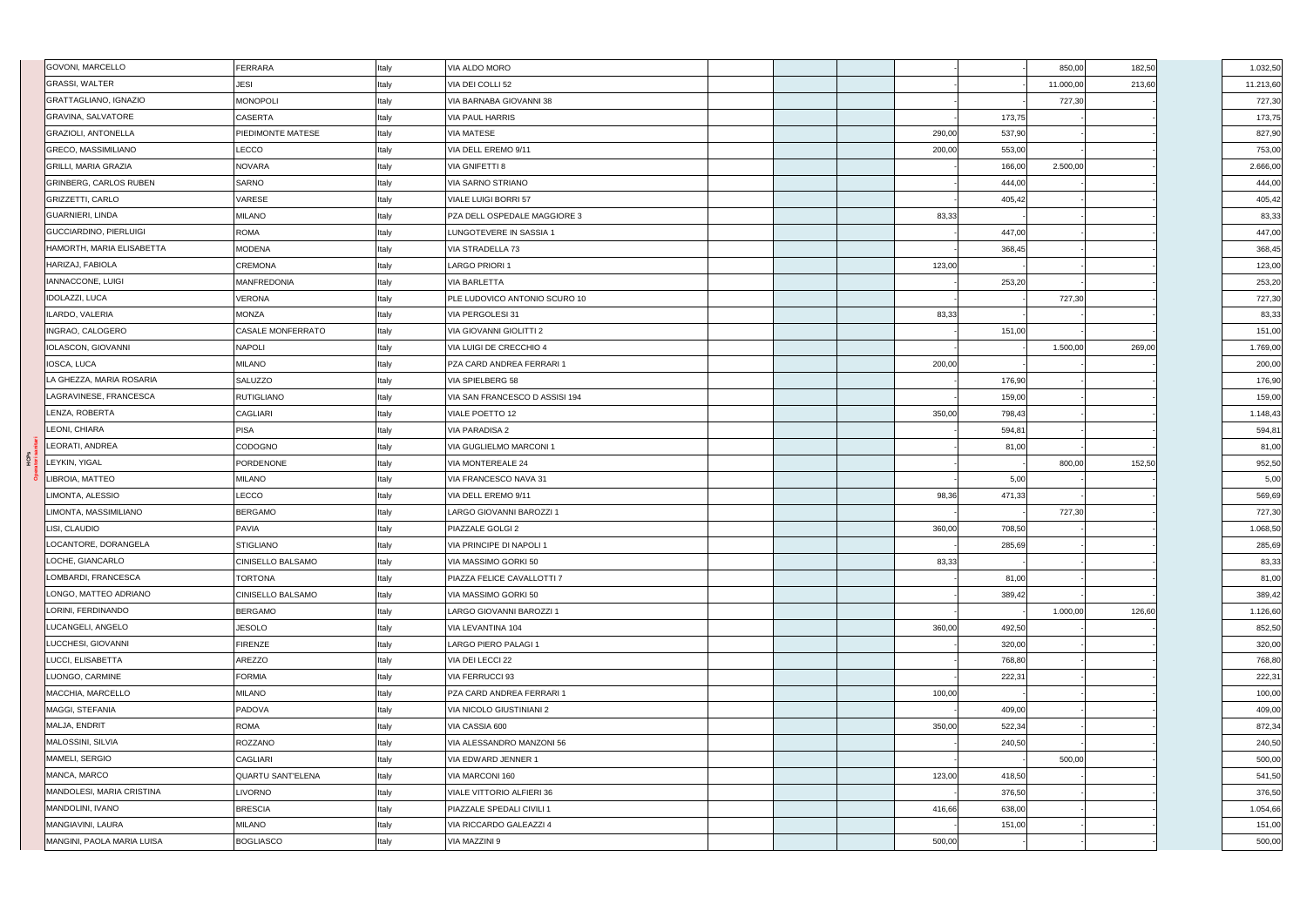| MANISCALCO, GIANLUCA<br><b>TORINO</b><br>Italy<br>CORSO REGINA MARGHERITA 8<br>200,00<br>531,00<br>MANUNTA, ALESSANDRA<br><b>FIRENZE</b><br>281,80<br>Italy<br>VIALE GAETANO PIERACCINI<br>65,57<br><b>MARCANTONIO, LUCIA</b><br><b>CASALE MONFERRATO</b><br>Italy<br>360,00<br>730,65<br><b>VIA GIOVANNI GIOLITTI 2</b><br>MARCELLINO, BRUNO<br><b>BRA</b><br>Italy<br>VIA VITTORIO EMANUELE II 3<br>700,00<br>397,14<br><b>BARI</b><br>Italy<br>STR RURALE CAPOSCARDICCHIO 92<br><b>MARIANI, ANTONIO</b><br>314,45<br>MARONGIU, MARIA CARMEN<br><b>MODENA</b><br>Italy<br>VIA DEL POZZO 71<br>100,00<br>MAROTTO, DANIELA<br><b>TEMPIO PAUSANIA</b><br>Italy<br>375,00<br>333,55<br>VIA GRAZIA DELEDDA 19<br><b>MARROCCHELLA, RAFFAELA</b><br>727,30<br>PEDEMONTE<br>Italy<br>VIA CAMPOSTRINI 43/C<br>MARSALA, GIOVANNI<br>AREZZO<br>Italy<br>VIA PIETRO NENNI 20<br>284,00<br>MARTINETTI, MARIO<br>SARZANA<br>272,84<br>Italy<br>VIA CISA NORD SANTA CATERINA<br>MARTINEZ, ETTORE EMANUELE MARIA<br>MONZA<br>VIA PERGOLESI 33<br>Italy<br>200,00<br>MARTORANO, PIETRO<br>VIA CONCA 71<br>1.000,00<br>335,80<br><b>ANCONA</b><br>Italy<br>MASOTTI, GIORGIO<br>VARESE<br>Italy<br><b>VIALE LUIGI BORRI 57</b><br>284,00<br>MASSAZZA, GIUSEPPE<br><b>TORINO</b><br>Italy<br>458,70<br>VIA GIANFRANCO ZURETTI 29<br>MASSICCI, ALESSIA<br>LATINA<br>Italy<br>VIALE XXI APRILE 2<br>387,03<br>MASSONE, LUISA<br>CASTELLETTO D'ORBA<br>Italy<br>VIA CREBINI 6/A<br>293,50<br>MATUCCI CERINIC, MARCO<br><b>FIRENZE</b><br>VIALE GAETANO PIERACCINI<br>Italy<br>1.039,00<br>474,41<br>MAZZARELLO, ELENA<br><b>GENOVA</b><br>Italy<br>PIAZZALE EFISIO GIANASSO 4<br>370,43<br>MAZZETTI, MATTEO<br><b>MONTEVARCHI</b><br>446,00<br>Italy<br>PIAZZA VOLONTARIATO 2<br>MEDEA, ANTONIO GERARDO<br>CALCINATO<br>Italy<br>306,66<br>3.500,00<br>VIA DELLA FILANDA 4<br>MEGATERIO, SILVANO<br><b>TORINO</b><br>727,30<br>Italy<br>VIA GIANFRANCO ZURETTI 29<br>MELCHIORRE, DANIELA<br><b>FIRENZE</b><br>727,30<br>Italy<br>VIALE GAETANO PIERACCINI 24<br>MELICONI, RICCARDO<br><b>BOLOGNA</b><br>Italy<br>VIA GIULIO CESARE PUPILI 1<br>850,00<br><b>MENCUCCI, ANTONELLA</b><br>AREZZO<br>VIA PIETRO NENNI 20<br>257,43<br>Italy<br>MENNA, CARLO RAIMONDO<br>CAVALESE<br>VIA DOSSI 17<br>81,00<br>Italy<br>MERCADANTE, SEBASTIANO<br><b>PALERMO</b><br>Italy<br>VIA SAN LORENZO 312<br>20.000,00<br><b>MERCURI, GIUSEPPINA</b><br><b>ANCONA</b><br>VIA CONCA 71<br>885,65<br>Italy<br>MERHAZION, MEHRET<br><b>MONTEVARCHI</b><br>PIAZZA VOLONTARIATO 2<br>182,50<br>Italy<br>MERLO, MASSIMO<br><b>BARI</b><br>159,00<br>STR RURALE CAPOSCARDICCHIO 92<br>Italy<br>MERONI, VALENTINA<br><b>MONZA</b><br>Italy<br>VIA ZUCCHI 24/A<br>257,60<br>MESSA, PIERGIORGIO<br><b>MILANO</b><br>Italy<br>VIA DELLA COMMENDA 15<br>800,00<br>656,70<br>MESSINA, ANTONIO<br><b>TEVEROLA</b><br>Italy<br>VIA ROMA 159<br>290,00<br>348,34<br>MEZZADRI. UMBERTO MARIA RENZO<br><b>MILANO</b><br>Italy<br>490,00<br>810,54<br>PZA DELL OSPEDALE MAGGIORE 3<br>MIGLIERINA, SILVIO<br>VARESE<br>Italy<br>360,00<br>556,00<br>VIALE LUIGI BORRI 57<br>MILONE, DAVIDE<br><b>MESSINA</b><br>Italy<br>VIA COLAPESCE 32<br>360,00<br>1.313,76<br>MINIATI, IRENE<br><b>FIRENZE</b><br>Italy<br>65,57<br>420,80<br><b>VIALE GAETANO PIERACCINI</b><br><b>BARI</b><br>MINICHELLI, RENATA<br>Italy<br>VIA TROISI MICHELE 28/A<br>269,00<br>MINOTTI, MARIO<br><b>ERBA</b><br>Italy<br>VIA FATEBENEFRATELLI 20<br>200,00<br>MIOLLA, LUCIO<br><b>BARI</b><br>Italy<br>312,85<br>STR RURALE CAPOSCARDICCHIO 92<br>MIRANDA, MICHELE ROBERTO<br><b>MILANO</b><br>Italy<br>340,60<br>PZA DELL OSPEDALE MAGGIORE 3<br>MONDAVIO, MAURIZIO<br>ACQUI TERME E BAGNI<br>Italy<br>277,00<br>VIA FATEBENEFRATELLI 1<br>MONDINO, GERMANO<br>VALLECROSIA<br>Italy<br>VIA COLONNELLO APROSIO 484<br>518,70<br>FIRENZE<br>MONETI, MANUEL<br>Italy<br>VIALE GAETANO PIERACCINI<br>65,57<br>281,80<br>MONGELLI, PIERPAOLO<br><b>SIENA</b><br>Italy<br><b>VIALE BRACCI1</b><br>300,00<br>289,35<br>MONNO, NICOLA<br><b>BARI</b><br>Italy<br>STR RURALE CAPOSCARDICCHIO 92<br>368,00<br>MONTECUCCO, CARLO MAURIZIO<br>1.870,20<br>PAVIA<br>Italy<br>PIAZZALE GOLGI 2<br>940,81<br>MORETTO, CARLA<br>ORTOVERO<br>Italy<br>VIA CASE SOTTANE 12<br>518,70 | MANIGLIA, PAOLO | LECCO | Italy | VIA DELL EREMO 9/11 |  | 1.400,00 |  | 1.400,00  |
|---------------------------------------------------------------------------------------------------------------------------------------------------------------------------------------------------------------------------------------------------------------------------------------------------------------------------------------------------------------------------------------------------------------------------------------------------------------------------------------------------------------------------------------------------------------------------------------------------------------------------------------------------------------------------------------------------------------------------------------------------------------------------------------------------------------------------------------------------------------------------------------------------------------------------------------------------------------------------------------------------------------------------------------------------------------------------------------------------------------------------------------------------------------------------------------------------------------------------------------------------------------------------------------------------------------------------------------------------------------------------------------------------------------------------------------------------------------------------------------------------------------------------------------------------------------------------------------------------------------------------------------------------------------------------------------------------------------------------------------------------------------------------------------------------------------------------------------------------------------------------------------------------------------------------------------------------------------------------------------------------------------------------------------------------------------------------------------------------------------------------------------------------------------------------------------------------------------------------------------------------------------------------------------------------------------------------------------------------------------------------------------------------------------------------------------------------------------------------------------------------------------------------------------------------------------------------------------------------------------------------------------------------------------------------------------------------------------------------------------------------------------------------------------------------------------------------------------------------------------------------------------------------------------------------------------------------------------------------------------------------------------------------------------------------------------------------------------------------------------------------------------------------------------------------------------------------------------------------------------------------------------------------------------------------------------------------------------------------------------------------------------------------------------------------------------------------------------------------------------------------------------------------------------------------------------------------------------------------------------------------------------------------------------------------------------------------------------------------------------------------------------------------------------------------------------------------------------------------------------------------------------------------------------------------------------------------------------------------------------------------------------------------------------------------------------------------------------------------------------------------------------------------------------------------------------------------------------------------------------------------------------------------------------|-----------------|-------|-------|---------------------|--|----------|--|-----------|
|                                                                                                                                                                                                                                                                                                                                                                                                                                                                                                                                                                                                                                                                                                                                                                                                                                                                                                                                                                                                                                                                                                                                                                                                                                                                                                                                                                                                                                                                                                                                                                                                                                                                                                                                                                                                                                                                                                                                                                                                                                                                                                                                                                                                                                                                                                                                                                                                                                                                                                                                                                                                                                                                                                                                                                                                                                                                                                                                                                                                                                                                                                                                                                                                                                                                                                                                                                                                                                                                                                                                                                                                                                                                                                                                                                                                                                                                                                                                                                                                                                                                                                                                                                                                                                                                                       |                 |       |       |                     |  |          |  | 731,00    |
|                                                                                                                                                                                                                                                                                                                                                                                                                                                                                                                                                                                                                                                                                                                                                                                                                                                                                                                                                                                                                                                                                                                                                                                                                                                                                                                                                                                                                                                                                                                                                                                                                                                                                                                                                                                                                                                                                                                                                                                                                                                                                                                                                                                                                                                                                                                                                                                                                                                                                                                                                                                                                                                                                                                                                                                                                                                                                                                                                                                                                                                                                                                                                                                                                                                                                                                                                                                                                                                                                                                                                                                                                                                                                                                                                                                                                                                                                                                                                                                                                                                                                                                                                                                                                                                                                       |                 |       |       |                     |  |          |  | 347,37    |
|                                                                                                                                                                                                                                                                                                                                                                                                                                                                                                                                                                                                                                                                                                                                                                                                                                                                                                                                                                                                                                                                                                                                                                                                                                                                                                                                                                                                                                                                                                                                                                                                                                                                                                                                                                                                                                                                                                                                                                                                                                                                                                                                                                                                                                                                                                                                                                                                                                                                                                                                                                                                                                                                                                                                                                                                                                                                                                                                                                                                                                                                                                                                                                                                                                                                                                                                                                                                                                                                                                                                                                                                                                                                                                                                                                                                                                                                                                                                                                                                                                                                                                                                                                                                                                                                                       |                 |       |       |                     |  |          |  | 1.090,65  |
|                                                                                                                                                                                                                                                                                                                                                                                                                                                                                                                                                                                                                                                                                                                                                                                                                                                                                                                                                                                                                                                                                                                                                                                                                                                                                                                                                                                                                                                                                                                                                                                                                                                                                                                                                                                                                                                                                                                                                                                                                                                                                                                                                                                                                                                                                                                                                                                                                                                                                                                                                                                                                                                                                                                                                                                                                                                                                                                                                                                                                                                                                                                                                                                                                                                                                                                                                                                                                                                                                                                                                                                                                                                                                                                                                                                                                                                                                                                                                                                                                                                                                                                                                                                                                                                                                       |                 |       |       |                     |  |          |  | 1.097,14  |
|                                                                                                                                                                                                                                                                                                                                                                                                                                                                                                                                                                                                                                                                                                                                                                                                                                                                                                                                                                                                                                                                                                                                                                                                                                                                                                                                                                                                                                                                                                                                                                                                                                                                                                                                                                                                                                                                                                                                                                                                                                                                                                                                                                                                                                                                                                                                                                                                                                                                                                                                                                                                                                                                                                                                                                                                                                                                                                                                                                                                                                                                                                                                                                                                                                                                                                                                                                                                                                                                                                                                                                                                                                                                                                                                                                                                                                                                                                                                                                                                                                                                                                                                                                                                                                                                                       |                 |       |       |                     |  |          |  | 314,45    |
|                                                                                                                                                                                                                                                                                                                                                                                                                                                                                                                                                                                                                                                                                                                                                                                                                                                                                                                                                                                                                                                                                                                                                                                                                                                                                                                                                                                                                                                                                                                                                                                                                                                                                                                                                                                                                                                                                                                                                                                                                                                                                                                                                                                                                                                                                                                                                                                                                                                                                                                                                                                                                                                                                                                                                                                                                                                                                                                                                                                                                                                                                                                                                                                                                                                                                                                                                                                                                                                                                                                                                                                                                                                                                                                                                                                                                                                                                                                                                                                                                                                                                                                                                                                                                                                                                       |                 |       |       |                     |  |          |  | 100,00    |
|                                                                                                                                                                                                                                                                                                                                                                                                                                                                                                                                                                                                                                                                                                                                                                                                                                                                                                                                                                                                                                                                                                                                                                                                                                                                                                                                                                                                                                                                                                                                                                                                                                                                                                                                                                                                                                                                                                                                                                                                                                                                                                                                                                                                                                                                                                                                                                                                                                                                                                                                                                                                                                                                                                                                                                                                                                                                                                                                                                                                                                                                                                                                                                                                                                                                                                                                                                                                                                                                                                                                                                                                                                                                                                                                                                                                                                                                                                                                                                                                                                                                                                                                                                                                                                                                                       |                 |       |       |                     |  |          |  | 708,55    |
|                                                                                                                                                                                                                                                                                                                                                                                                                                                                                                                                                                                                                                                                                                                                                                                                                                                                                                                                                                                                                                                                                                                                                                                                                                                                                                                                                                                                                                                                                                                                                                                                                                                                                                                                                                                                                                                                                                                                                                                                                                                                                                                                                                                                                                                                                                                                                                                                                                                                                                                                                                                                                                                                                                                                                                                                                                                                                                                                                                                                                                                                                                                                                                                                                                                                                                                                                                                                                                                                                                                                                                                                                                                                                                                                                                                                                                                                                                                                                                                                                                                                                                                                                                                                                                                                                       |                 |       |       |                     |  |          |  | 727,30    |
|                                                                                                                                                                                                                                                                                                                                                                                                                                                                                                                                                                                                                                                                                                                                                                                                                                                                                                                                                                                                                                                                                                                                                                                                                                                                                                                                                                                                                                                                                                                                                                                                                                                                                                                                                                                                                                                                                                                                                                                                                                                                                                                                                                                                                                                                                                                                                                                                                                                                                                                                                                                                                                                                                                                                                                                                                                                                                                                                                                                                                                                                                                                                                                                                                                                                                                                                                                                                                                                                                                                                                                                                                                                                                                                                                                                                                                                                                                                                                                                                                                                                                                                                                                                                                                                                                       |                 |       |       |                     |  |          |  | 284,00    |
|                                                                                                                                                                                                                                                                                                                                                                                                                                                                                                                                                                                                                                                                                                                                                                                                                                                                                                                                                                                                                                                                                                                                                                                                                                                                                                                                                                                                                                                                                                                                                                                                                                                                                                                                                                                                                                                                                                                                                                                                                                                                                                                                                                                                                                                                                                                                                                                                                                                                                                                                                                                                                                                                                                                                                                                                                                                                                                                                                                                                                                                                                                                                                                                                                                                                                                                                                                                                                                                                                                                                                                                                                                                                                                                                                                                                                                                                                                                                                                                                                                                                                                                                                                                                                                                                                       |                 |       |       |                     |  |          |  | 272,84    |
|                                                                                                                                                                                                                                                                                                                                                                                                                                                                                                                                                                                                                                                                                                                                                                                                                                                                                                                                                                                                                                                                                                                                                                                                                                                                                                                                                                                                                                                                                                                                                                                                                                                                                                                                                                                                                                                                                                                                                                                                                                                                                                                                                                                                                                                                                                                                                                                                                                                                                                                                                                                                                                                                                                                                                                                                                                                                                                                                                                                                                                                                                                                                                                                                                                                                                                                                                                                                                                                                                                                                                                                                                                                                                                                                                                                                                                                                                                                                                                                                                                                                                                                                                                                                                                                                                       |                 |       |       |                     |  |          |  | 200,00    |
|                                                                                                                                                                                                                                                                                                                                                                                                                                                                                                                                                                                                                                                                                                                                                                                                                                                                                                                                                                                                                                                                                                                                                                                                                                                                                                                                                                                                                                                                                                                                                                                                                                                                                                                                                                                                                                                                                                                                                                                                                                                                                                                                                                                                                                                                                                                                                                                                                                                                                                                                                                                                                                                                                                                                                                                                                                                                                                                                                                                                                                                                                                                                                                                                                                                                                                                                                                                                                                                                                                                                                                                                                                                                                                                                                                                                                                                                                                                                                                                                                                                                                                                                                                                                                                                                                       |                 |       |       |                     |  |          |  | 1.335,80  |
|                                                                                                                                                                                                                                                                                                                                                                                                                                                                                                                                                                                                                                                                                                                                                                                                                                                                                                                                                                                                                                                                                                                                                                                                                                                                                                                                                                                                                                                                                                                                                                                                                                                                                                                                                                                                                                                                                                                                                                                                                                                                                                                                                                                                                                                                                                                                                                                                                                                                                                                                                                                                                                                                                                                                                                                                                                                                                                                                                                                                                                                                                                                                                                                                                                                                                                                                                                                                                                                                                                                                                                                                                                                                                                                                                                                                                                                                                                                                                                                                                                                                                                                                                                                                                                                                                       |                 |       |       |                     |  |          |  | 284,00    |
|                                                                                                                                                                                                                                                                                                                                                                                                                                                                                                                                                                                                                                                                                                                                                                                                                                                                                                                                                                                                                                                                                                                                                                                                                                                                                                                                                                                                                                                                                                                                                                                                                                                                                                                                                                                                                                                                                                                                                                                                                                                                                                                                                                                                                                                                                                                                                                                                                                                                                                                                                                                                                                                                                                                                                                                                                                                                                                                                                                                                                                                                                                                                                                                                                                                                                                                                                                                                                                                                                                                                                                                                                                                                                                                                                                                                                                                                                                                                                                                                                                                                                                                                                                                                                                                                                       |                 |       |       |                     |  |          |  | 458,70    |
|                                                                                                                                                                                                                                                                                                                                                                                                                                                                                                                                                                                                                                                                                                                                                                                                                                                                                                                                                                                                                                                                                                                                                                                                                                                                                                                                                                                                                                                                                                                                                                                                                                                                                                                                                                                                                                                                                                                                                                                                                                                                                                                                                                                                                                                                                                                                                                                                                                                                                                                                                                                                                                                                                                                                                                                                                                                                                                                                                                                                                                                                                                                                                                                                                                                                                                                                                                                                                                                                                                                                                                                                                                                                                                                                                                                                                                                                                                                                                                                                                                                                                                                                                                                                                                                                                       |                 |       |       |                     |  |          |  | 387,03    |
|                                                                                                                                                                                                                                                                                                                                                                                                                                                                                                                                                                                                                                                                                                                                                                                                                                                                                                                                                                                                                                                                                                                                                                                                                                                                                                                                                                                                                                                                                                                                                                                                                                                                                                                                                                                                                                                                                                                                                                                                                                                                                                                                                                                                                                                                                                                                                                                                                                                                                                                                                                                                                                                                                                                                                                                                                                                                                                                                                                                                                                                                                                                                                                                                                                                                                                                                                                                                                                                                                                                                                                                                                                                                                                                                                                                                                                                                                                                                                                                                                                                                                                                                                                                                                                                                                       |                 |       |       |                     |  |          |  | 293,50    |
|                                                                                                                                                                                                                                                                                                                                                                                                                                                                                                                                                                                                                                                                                                                                                                                                                                                                                                                                                                                                                                                                                                                                                                                                                                                                                                                                                                                                                                                                                                                                                                                                                                                                                                                                                                                                                                                                                                                                                                                                                                                                                                                                                                                                                                                                                                                                                                                                                                                                                                                                                                                                                                                                                                                                                                                                                                                                                                                                                                                                                                                                                                                                                                                                                                                                                                                                                                                                                                                                                                                                                                                                                                                                                                                                                                                                                                                                                                                                                                                                                                                                                                                                                                                                                                                                                       |                 |       |       |                     |  |          |  | 1.513,41  |
|                                                                                                                                                                                                                                                                                                                                                                                                                                                                                                                                                                                                                                                                                                                                                                                                                                                                                                                                                                                                                                                                                                                                                                                                                                                                                                                                                                                                                                                                                                                                                                                                                                                                                                                                                                                                                                                                                                                                                                                                                                                                                                                                                                                                                                                                                                                                                                                                                                                                                                                                                                                                                                                                                                                                                                                                                                                                                                                                                                                                                                                                                                                                                                                                                                                                                                                                                                                                                                                                                                                                                                                                                                                                                                                                                                                                                                                                                                                                                                                                                                                                                                                                                                                                                                                                                       |                 |       |       |                     |  |          |  | 370,43    |
|                                                                                                                                                                                                                                                                                                                                                                                                                                                                                                                                                                                                                                                                                                                                                                                                                                                                                                                                                                                                                                                                                                                                                                                                                                                                                                                                                                                                                                                                                                                                                                                                                                                                                                                                                                                                                                                                                                                                                                                                                                                                                                                                                                                                                                                                                                                                                                                                                                                                                                                                                                                                                                                                                                                                                                                                                                                                                                                                                                                                                                                                                                                                                                                                                                                                                                                                                                                                                                                                                                                                                                                                                                                                                                                                                                                                                                                                                                                                                                                                                                                                                                                                                                                                                                                                                       |                 |       |       |                     |  |          |  | 446,00    |
|                                                                                                                                                                                                                                                                                                                                                                                                                                                                                                                                                                                                                                                                                                                                                                                                                                                                                                                                                                                                                                                                                                                                                                                                                                                                                                                                                                                                                                                                                                                                                                                                                                                                                                                                                                                                                                                                                                                                                                                                                                                                                                                                                                                                                                                                                                                                                                                                                                                                                                                                                                                                                                                                                                                                                                                                                                                                                                                                                                                                                                                                                                                                                                                                                                                                                                                                                                                                                                                                                                                                                                                                                                                                                                                                                                                                                                                                                                                                                                                                                                                                                                                                                                                                                                                                                       |                 |       |       |                     |  |          |  | 3.806,66  |
|                                                                                                                                                                                                                                                                                                                                                                                                                                                                                                                                                                                                                                                                                                                                                                                                                                                                                                                                                                                                                                                                                                                                                                                                                                                                                                                                                                                                                                                                                                                                                                                                                                                                                                                                                                                                                                                                                                                                                                                                                                                                                                                                                                                                                                                                                                                                                                                                                                                                                                                                                                                                                                                                                                                                                                                                                                                                                                                                                                                                                                                                                                                                                                                                                                                                                                                                                                                                                                                                                                                                                                                                                                                                                                                                                                                                                                                                                                                                                                                                                                                                                                                                                                                                                                                                                       |                 |       |       |                     |  |          |  | 727,30    |
|                                                                                                                                                                                                                                                                                                                                                                                                                                                                                                                                                                                                                                                                                                                                                                                                                                                                                                                                                                                                                                                                                                                                                                                                                                                                                                                                                                                                                                                                                                                                                                                                                                                                                                                                                                                                                                                                                                                                                                                                                                                                                                                                                                                                                                                                                                                                                                                                                                                                                                                                                                                                                                                                                                                                                                                                                                                                                                                                                                                                                                                                                                                                                                                                                                                                                                                                                                                                                                                                                                                                                                                                                                                                                                                                                                                                                                                                                                                                                                                                                                                                                                                                                                                                                                                                                       |                 |       |       |                     |  |          |  | 727,30    |
|                                                                                                                                                                                                                                                                                                                                                                                                                                                                                                                                                                                                                                                                                                                                                                                                                                                                                                                                                                                                                                                                                                                                                                                                                                                                                                                                                                                                                                                                                                                                                                                                                                                                                                                                                                                                                                                                                                                                                                                                                                                                                                                                                                                                                                                                                                                                                                                                                                                                                                                                                                                                                                                                                                                                                                                                                                                                                                                                                                                                                                                                                                                                                                                                                                                                                                                                                                                                                                                                                                                                                                                                                                                                                                                                                                                                                                                                                                                                                                                                                                                                                                                                                                                                                                                                                       |                 |       |       |                     |  |          |  | 850,00    |
|                                                                                                                                                                                                                                                                                                                                                                                                                                                                                                                                                                                                                                                                                                                                                                                                                                                                                                                                                                                                                                                                                                                                                                                                                                                                                                                                                                                                                                                                                                                                                                                                                                                                                                                                                                                                                                                                                                                                                                                                                                                                                                                                                                                                                                                                                                                                                                                                                                                                                                                                                                                                                                                                                                                                                                                                                                                                                                                                                                                                                                                                                                                                                                                                                                                                                                                                                                                                                                                                                                                                                                                                                                                                                                                                                                                                                                                                                                                                                                                                                                                                                                                                                                                                                                                                                       |                 |       |       |                     |  |          |  | 257,43    |
|                                                                                                                                                                                                                                                                                                                                                                                                                                                                                                                                                                                                                                                                                                                                                                                                                                                                                                                                                                                                                                                                                                                                                                                                                                                                                                                                                                                                                                                                                                                                                                                                                                                                                                                                                                                                                                                                                                                                                                                                                                                                                                                                                                                                                                                                                                                                                                                                                                                                                                                                                                                                                                                                                                                                                                                                                                                                                                                                                                                                                                                                                                                                                                                                                                                                                                                                                                                                                                                                                                                                                                                                                                                                                                                                                                                                                                                                                                                                                                                                                                                                                                                                                                                                                                                                                       |                 |       |       |                     |  |          |  | 81,00     |
|                                                                                                                                                                                                                                                                                                                                                                                                                                                                                                                                                                                                                                                                                                                                                                                                                                                                                                                                                                                                                                                                                                                                                                                                                                                                                                                                                                                                                                                                                                                                                                                                                                                                                                                                                                                                                                                                                                                                                                                                                                                                                                                                                                                                                                                                                                                                                                                                                                                                                                                                                                                                                                                                                                                                                                                                                                                                                                                                                                                                                                                                                                                                                                                                                                                                                                                                                                                                                                                                                                                                                                                                                                                                                                                                                                                                                                                                                                                                                                                                                                                                                                                                                                                                                                                                                       |                 |       |       |                     |  |          |  | 20.000,00 |
|                                                                                                                                                                                                                                                                                                                                                                                                                                                                                                                                                                                                                                                                                                                                                                                                                                                                                                                                                                                                                                                                                                                                                                                                                                                                                                                                                                                                                                                                                                                                                                                                                                                                                                                                                                                                                                                                                                                                                                                                                                                                                                                                                                                                                                                                                                                                                                                                                                                                                                                                                                                                                                                                                                                                                                                                                                                                                                                                                                                                                                                                                                                                                                                                                                                                                                                                                                                                                                                                                                                                                                                                                                                                                                                                                                                                                                                                                                                                                                                                                                                                                                                                                                                                                                                                                       |                 |       |       |                     |  |          |  | 885,65    |
|                                                                                                                                                                                                                                                                                                                                                                                                                                                                                                                                                                                                                                                                                                                                                                                                                                                                                                                                                                                                                                                                                                                                                                                                                                                                                                                                                                                                                                                                                                                                                                                                                                                                                                                                                                                                                                                                                                                                                                                                                                                                                                                                                                                                                                                                                                                                                                                                                                                                                                                                                                                                                                                                                                                                                                                                                                                                                                                                                                                                                                                                                                                                                                                                                                                                                                                                                                                                                                                                                                                                                                                                                                                                                                                                                                                                                                                                                                                                                                                                                                                                                                                                                                                                                                                                                       |                 |       |       |                     |  |          |  | 182,50    |
|                                                                                                                                                                                                                                                                                                                                                                                                                                                                                                                                                                                                                                                                                                                                                                                                                                                                                                                                                                                                                                                                                                                                                                                                                                                                                                                                                                                                                                                                                                                                                                                                                                                                                                                                                                                                                                                                                                                                                                                                                                                                                                                                                                                                                                                                                                                                                                                                                                                                                                                                                                                                                                                                                                                                                                                                                                                                                                                                                                                                                                                                                                                                                                                                                                                                                                                                                                                                                                                                                                                                                                                                                                                                                                                                                                                                                                                                                                                                                                                                                                                                                                                                                                                                                                                                                       |                 |       |       |                     |  |          |  | 159,00    |
|                                                                                                                                                                                                                                                                                                                                                                                                                                                                                                                                                                                                                                                                                                                                                                                                                                                                                                                                                                                                                                                                                                                                                                                                                                                                                                                                                                                                                                                                                                                                                                                                                                                                                                                                                                                                                                                                                                                                                                                                                                                                                                                                                                                                                                                                                                                                                                                                                                                                                                                                                                                                                                                                                                                                                                                                                                                                                                                                                                                                                                                                                                                                                                                                                                                                                                                                                                                                                                                                                                                                                                                                                                                                                                                                                                                                                                                                                                                                                                                                                                                                                                                                                                                                                                                                                       |                 |       |       |                     |  |          |  | 257,60    |
|                                                                                                                                                                                                                                                                                                                                                                                                                                                                                                                                                                                                                                                                                                                                                                                                                                                                                                                                                                                                                                                                                                                                                                                                                                                                                                                                                                                                                                                                                                                                                                                                                                                                                                                                                                                                                                                                                                                                                                                                                                                                                                                                                                                                                                                                                                                                                                                                                                                                                                                                                                                                                                                                                                                                                                                                                                                                                                                                                                                                                                                                                                                                                                                                                                                                                                                                                                                                                                                                                                                                                                                                                                                                                                                                                                                                                                                                                                                                                                                                                                                                                                                                                                                                                                                                                       |                 |       |       |                     |  |          |  | 1.456,70  |
|                                                                                                                                                                                                                                                                                                                                                                                                                                                                                                                                                                                                                                                                                                                                                                                                                                                                                                                                                                                                                                                                                                                                                                                                                                                                                                                                                                                                                                                                                                                                                                                                                                                                                                                                                                                                                                                                                                                                                                                                                                                                                                                                                                                                                                                                                                                                                                                                                                                                                                                                                                                                                                                                                                                                                                                                                                                                                                                                                                                                                                                                                                                                                                                                                                                                                                                                                                                                                                                                                                                                                                                                                                                                                                                                                                                                                                                                                                                                                                                                                                                                                                                                                                                                                                                                                       |                 |       |       |                     |  |          |  | 638,34    |
|                                                                                                                                                                                                                                                                                                                                                                                                                                                                                                                                                                                                                                                                                                                                                                                                                                                                                                                                                                                                                                                                                                                                                                                                                                                                                                                                                                                                                                                                                                                                                                                                                                                                                                                                                                                                                                                                                                                                                                                                                                                                                                                                                                                                                                                                                                                                                                                                                                                                                                                                                                                                                                                                                                                                                                                                                                                                                                                                                                                                                                                                                                                                                                                                                                                                                                                                                                                                                                                                                                                                                                                                                                                                                                                                                                                                                                                                                                                                                                                                                                                                                                                                                                                                                                                                                       |                 |       |       |                     |  |          |  | 1.300,54  |
|                                                                                                                                                                                                                                                                                                                                                                                                                                                                                                                                                                                                                                                                                                                                                                                                                                                                                                                                                                                                                                                                                                                                                                                                                                                                                                                                                                                                                                                                                                                                                                                                                                                                                                                                                                                                                                                                                                                                                                                                                                                                                                                                                                                                                                                                                                                                                                                                                                                                                                                                                                                                                                                                                                                                                                                                                                                                                                                                                                                                                                                                                                                                                                                                                                                                                                                                                                                                                                                                                                                                                                                                                                                                                                                                                                                                                                                                                                                                                                                                                                                                                                                                                                                                                                                                                       |                 |       |       |                     |  |          |  | 916,00    |
|                                                                                                                                                                                                                                                                                                                                                                                                                                                                                                                                                                                                                                                                                                                                                                                                                                                                                                                                                                                                                                                                                                                                                                                                                                                                                                                                                                                                                                                                                                                                                                                                                                                                                                                                                                                                                                                                                                                                                                                                                                                                                                                                                                                                                                                                                                                                                                                                                                                                                                                                                                                                                                                                                                                                                                                                                                                                                                                                                                                                                                                                                                                                                                                                                                                                                                                                                                                                                                                                                                                                                                                                                                                                                                                                                                                                                                                                                                                                                                                                                                                                                                                                                                                                                                                                                       |                 |       |       |                     |  |          |  | 1.673,76  |
|                                                                                                                                                                                                                                                                                                                                                                                                                                                                                                                                                                                                                                                                                                                                                                                                                                                                                                                                                                                                                                                                                                                                                                                                                                                                                                                                                                                                                                                                                                                                                                                                                                                                                                                                                                                                                                                                                                                                                                                                                                                                                                                                                                                                                                                                                                                                                                                                                                                                                                                                                                                                                                                                                                                                                                                                                                                                                                                                                                                                                                                                                                                                                                                                                                                                                                                                                                                                                                                                                                                                                                                                                                                                                                                                                                                                                                                                                                                                                                                                                                                                                                                                                                                                                                                                                       |                 |       |       |                     |  |          |  | 486,37    |
|                                                                                                                                                                                                                                                                                                                                                                                                                                                                                                                                                                                                                                                                                                                                                                                                                                                                                                                                                                                                                                                                                                                                                                                                                                                                                                                                                                                                                                                                                                                                                                                                                                                                                                                                                                                                                                                                                                                                                                                                                                                                                                                                                                                                                                                                                                                                                                                                                                                                                                                                                                                                                                                                                                                                                                                                                                                                                                                                                                                                                                                                                                                                                                                                                                                                                                                                                                                                                                                                                                                                                                                                                                                                                                                                                                                                                                                                                                                                                                                                                                                                                                                                                                                                                                                                                       |                 |       |       |                     |  |          |  | 269,00    |
|                                                                                                                                                                                                                                                                                                                                                                                                                                                                                                                                                                                                                                                                                                                                                                                                                                                                                                                                                                                                                                                                                                                                                                                                                                                                                                                                                                                                                                                                                                                                                                                                                                                                                                                                                                                                                                                                                                                                                                                                                                                                                                                                                                                                                                                                                                                                                                                                                                                                                                                                                                                                                                                                                                                                                                                                                                                                                                                                                                                                                                                                                                                                                                                                                                                                                                                                                                                                                                                                                                                                                                                                                                                                                                                                                                                                                                                                                                                                                                                                                                                                                                                                                                                                                                                                                       |                 |       |       |                     |  |          |  | 200,00    |
|                                                                                                                                                                                                                                                                                                                                                                                                                                                                                                                                                                                                                                                                                                                                                                                                                                                                                                                                                                                                                                                                                                                                                                                                                                                                                                                                                                                                                                                                                                                                                                                                                                                                                                                                                                                                                                                                                                                                                                                                                                                                                                                                                                                                                                                                                                                                                                                                                                                                                                                                                                                                                                                                                                                                                                                                                                                                                                                                                                                                                                                                                                                                                                                                                                                                                                                                                                                                                                                                                                                                                                                                                                                                                                                                                                                                                                                                                                                                                                                                                                                                                                                                                                                                                                                                                       |                 |       |       |                     |  |          |  | 312,85    |
|                                                                                                                                                                                                                                                                                                                                                                                                                                                                                                                                                                                                                                                                                                                                                                                                                                                                                                                                                                                                                                                                                                                                                                                                                                                                                                                                                                                                                                                                                                                                                                                                                                                                                                                                                                                                                                                                                                                                                                                                                                                                                                                                                                                                                                                                                                                                                                                                                                                                                                                                                                                                                                                                                                                                                                                                                                                                                                                                                                                                                                                                                                                                                                                                                                                                                                                                                                                                                                                                                                                                                                                                                                                                                                                                                                                                                                                                                                                                                                                                                                                                                                                                                                                                                                                                                       |                 |       |       |                     |  |          |  | 340,60    |
|                                                                                                                                                                                                                                                                                                                                                                                                                                                                                                                                                                                                                                                                                                                                                                                                                                                                                                                                                                                                                                                                                                                                                                                                                                                                                                                                                                                                                                                                                                                                                                                                                                                                                                                                                                                                                                                                                                                                                                                                                                                                                                                                                                                                                                                                                                                                                                                                                                                                                                                                                                                                                                                                                                                                                                                                                                                                                                                                                                                                                                                                                                                                                                                                                                                                                                                                                                                                                                                                                                                                                                                                                                                                                                                                                                                                                                                                                                                                                                                                                                                                                                                                                                                                                                                                                       |                 |       |       |                     |  |          |  | 277,00    |
|                                                                                                                                                                                                                                                                                                                                                                                                                                                                                                                                                                                                                                                                                                                                                                                                                                                                                                                                                                                                                                                                                                                                                                                                                                                                                                                                                                                                                                                                                                                                                                                                                                                                                                                                                                                                                                                                                                                                                                                                                                                                                                                                                                                                                                                                                                                                                                                                                                                                                                                                                                                                                                                                                                                                                                                                                                                                                                                                                                                                                                                                                                                                                                                                                                                                                                                                                                                                                                                                                                                                                                                                                                                                                                                                                                                                                                                                                                                                                                                                                                                                                                                                                                                                                                                                                       |                 |       |       |                     |  |          |  | 518,70    |
|                                                                                                                                                                                                                                                                                                                                                                                                                                                                                                                                                                                                                                                                                                                                                                                                                                                                                                                                                                                                                                                                                                                                                                                                                                                                                                                                                                                                                                                                                                                                                                                                                                                                                                                                                                                                                                                                                                                                                                                                                                                                                                                                                                                                                                                                                                                                                                                                                                                                                                                                                                                                                                                                                                                                                                                                                                                                                                                                                                                                                                                                                                                                                                                                                                                                                                                                                                                                                                                                                                                                                                                                                                                                                                                                                                                                                                                                                                                                                                                                                                                                                                                                                                                                                                                                                       |                 |       |       |                     |  |          |  | 347,37    |
|                                                                                                                                                                                                                                                                                                                                                                                                                                                                                                                                                                                                                                                                                                                                                                                                                                                                                                                                                                                                                                                                                                                                                                                                                                                                                                                                                                                                                                                                                                                                                                                                                                                                                                                                                                                                                                                                                                                                                                                                                                                                                                                                                                                                                                                                                                                                                                                                                                                                                                                                                                                                                                                                                                                                                                                                                                                                                                                                                                                                                                                                                                                                                                                                                                                                                                                                                                                                                                                                                                                                                                                                                                                                                                                                                                                                                                                                                                                                                                                                                                                                                                                                                                                                                                                                                       |                 |       |       |                     |  |          |  | 589,35    |
|                                                                                                                                                                                                                                                                                                                                                                                                                                                                                                                                                                                                                                                                                                                                                                                                                                                                                                                                                                                                                                                                                                                                                                                                                                                                                                                                                                                                                                                                                                                                                                                                                                                                                                                                                                                                                                                                                                                                                                                                                                                                                                                                                                                                                                                                                                                                                                                                                                                                                                                                                                                                                                                                                                                                                                                                                                                                                                                                                                                                                                                                                                                                                                                                                                                                                                                                                                                                                                                                                                                                                                                                                                                                                                                                                                                                                                                                                                                                                                                                                                                                                                                                                                                                                                                                                       |                 |       |       |                     |  |          |  | 368,00    |
|                                                                                                                                                                                                                                                                                                                                                                                                                                                                                                                                                                                                                                                                                                                                                                                                                                                                                                                                                                                                                                                                                                                                                                                                                                                                                                                                                                                                                                                                                                                                                                                                                                                                                                                                                                                                                                                                                                                                                                                                                                                                                                                                                                                                                                                                                                                                                                                                                                                                                                                                                                                                                                                                                                                                                                                                                                                                                                                                                                                                                                                                                                                                                                                                                                                                                                                                                                                                                                                                                                                                                                                                                                                                                                                                                                                                                                                                                                                                                                                                                                                                                                                                                                                                                                                                                       |                 |       |       |                     |  |          |  | 2.811,01  |
|                                                                                                                                                                                                                                                                                                                                                                                                                                                                                                                                                                                                                                                                                                                                                                                                                                                                                                                                                                                                                                                                                                                                                                                                                                                                                                                                                                                                                                                                                                                                                                                                                                                                                                                                                                                                                                                                                                                                                                                                                                                                                                                                                                                                                                                                                                                                                                                                                                                                                                                                                                                                                                                                                                                                                                                                                                                                                                                                                                                                                                                                                                                                                                                                                                                                                                                                                                                                                                                                                                                                                                                                                                                                                                                                                                                                                                                                                                                                                                                                                                                                                                                                                                                                                                                                                       |                 |       |       |                     |  |          |  | 518,70    |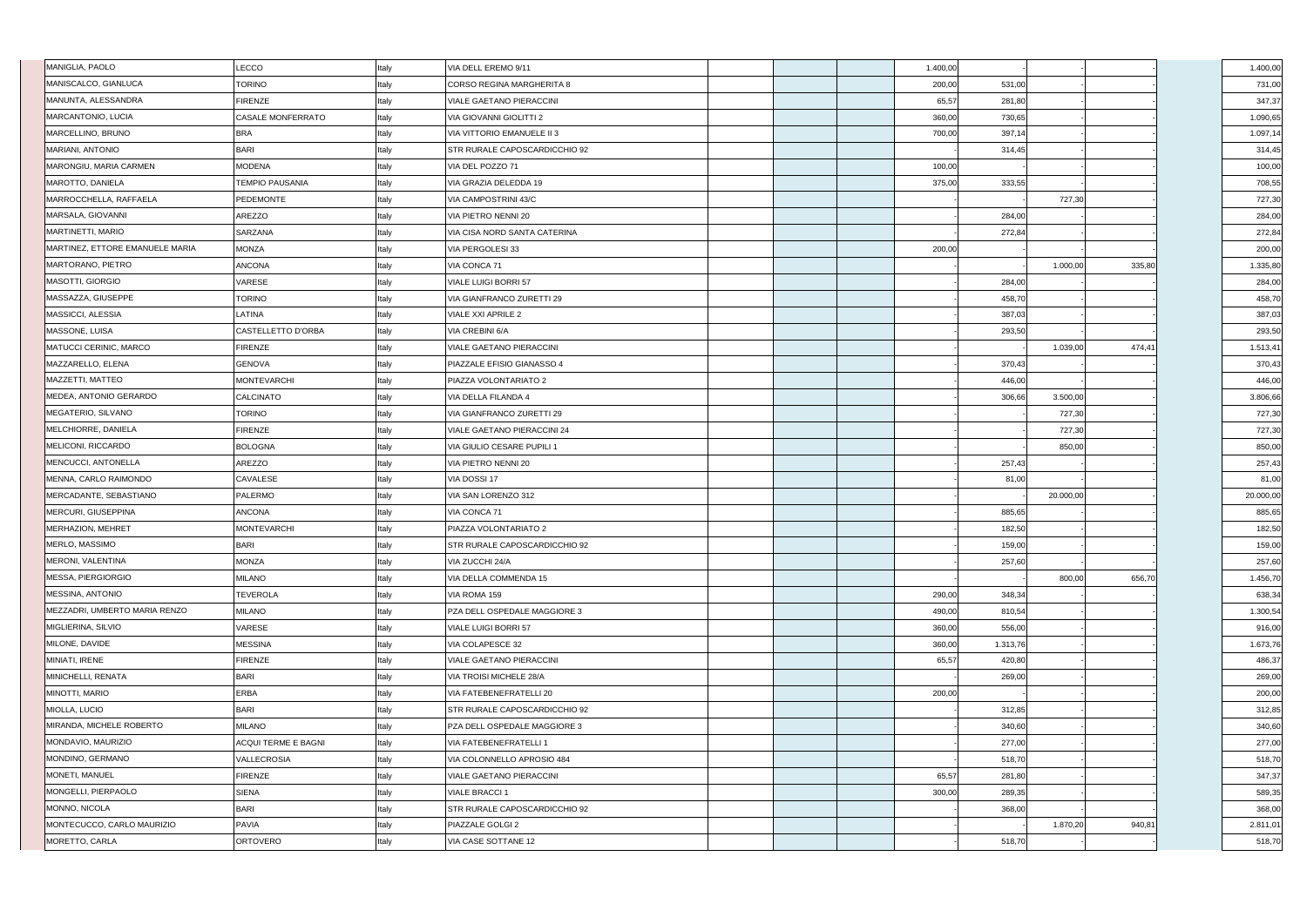| MORUZZI, GIOVANNI             | <b>SIRACUSA</b>              | Italy | <b>VIA TESTAFERRATA 1</b>        |  | 800,00   | 1.446,01 |          |          | 2.246,01 |
|-------------------------------|------------------------------|-------|----------------------------------|--|----------|----------|----------|----------|----------|
| MOSCARITOLO, CARLO            | <b>SASSARI</b>               | Italy | VIA GENOVA 33                    |  |          | 499,00   |          |          | 499,00   |
| MURA, DOLORETTA               | <b>ROMA</b>                  | Italy | VIA CASSIA 600                   |  | 65,57    | 669,08   |          |          | 734,65   |
| MURRONI, SERGIO               | <b>CHIAVARI</b>              | Italy | <b>VIA PRANDINA 29</b>           |  | 500,00   |          |          |          | 500,00   |
| MURRUZZU, MARCO               | <b>IMPERIA</b>               | Italy | VIA DELLA REPUBBLICA 29          |  |          | 376,50   |          |          | 376,50   |
| NATALE, ANTONIA               | <b>ALTAMURA</b>              | Italy | VIA EMILIO ZOLA 17               |  |          | 253,75   |          |          | 253,75   |
| NAZZARO, PIETRO               | <b>BARI</b>                  | Italy | PIAZZALE GIULIO CESARE 11        |  |          |          | 727,30   |          | 727,30   |
| NEGRI, GIOVANNI               | <b>PAVIA</b>                 | Italy | VIA SALVATORE MAUGERI 10         |  |          | 195,00   |          |          | 195,00   |
| NICASTRO, MANUELA             | <b>PISA</b>                  | Italy | <b>VIA PARADISA 2</b>            |  | 300,00   | 1.187,21 |          |          | 1.487,21 |
| NUTI, CLAUDIO                 | <b>VILLANOVA D'ASTI</b>      | Italy | VIA SAN GIACOMO 10               |  |          |          | 727,30   |          | 727,30   |
| NUZZOLILLO, LUIGI             | <b>MARCIANISE</b>            | Italy | <b>VIA SANTELLA</b>              |  |          | 173,75   |          |          | 173,75   |
| <b>OBINU, STEFANIA</b>        | <b>CAGLIARI</b>              | Italy | VIALE POETTO 12                  |  |          | 438,62   |          |          | 438,62   |
| <b>OCCHIALINI, MARCELLO</b>   | <b>COTIGNOLA</b>             | Italy | VIA CORRIERA 1                   |  |          | 352,50   |          |          | 352,50   |
| <b>OLIVIERI, MAURIZIO</b>     | <b>PARMA</b>                 | Italy | <b>VIA PINTOR 3</b>              |  | 255,00   | 240,00   |          |          | 495,00   |
| ORIENTE, ALFONSO              | <b>NAPOLI</b>                | Italy | VIA SERGIO PANSINI 5             |  |          |          | 1.000,00 | 657,60   | 1.657,60 |
| <b>ORSOLINI, GIOVANNI</b>     | <b>VERONA</b>                | Italy | PLE LUDOVICO ANTONIO SCURO 10    |  |          |          | 727,30   |          | 727,30   |
| PADUA, MATTEO                 | <b>GENOVA</b>                | Italy | VIA VOLTA ALESSANDRO 8           |  |          | 344,30   |          |          | 344,30   |
| PAGLIAI, FRANCESCA            | PAVULLO NEL FRIGNANO         | Italy | VIA SUORE G B COTTOLENGO 5       |  | 1.250,00 | 460,00   |          |          | 1.710,00 |
| PANELLA, LORENZO              | <b>MILANO</b>                | Italy | <b>VIA ISOCRATE 19</b>           |  |          | 162,00   |          |          | 162,00   |
| <b>PAOLICCHI, ADRIANA</b>     | <b>PISA</b>                  | Italy | <b>VIA PARADISA 2</b>            |  |          |          | 1.000,00 | 236,20   | 1.236,20 |
| PAOLOZZI, ENRICO              | VIGEVANO                     | Italy | CORSO PAVIA 84                   |  |          | 540,00   |          |          | 540,00   |
| PAOLUCCI, ROMANO              | <b>CREMONA</b>               | Italy | VIA MANTOVA 113                  |  | 123,00   | 57,20    |          |          | 180,20   |
| <b>PAPINI, ILARIA</b>         | ROZZANO                      | Italy | VIA ALESSANDRO MANZONI 56        |  | 100,00   |          |          |          | 100,00   |
| PARADISO, DIANA               | <b>TORINO</b>                | Italy | <b>CORSO REGINA MARGHERITA 8</b> |  |          | 291,00   |          |          | 291,00   |
| PARRINELLO, MATTEO            | <b>MILANO</b>                | Italy | VIA FRANCESCO NAVA 31            |  |          | 145,00   |          |          | 145,00   |
| <b>PASETTI, MARCO</b>         | <b>ALESSANDRIA</b>           | Italy | <b>VIA PACINOTTI 38</b>          |  | 376,77   | 505,34   |          |          | 882,11   |
| PASSARELLO, FRANCESCO         | ABBADIA SAN SALVATORE        | Italy | VIA DELLA PACE 58                |  |          | 156,00   |          |          | 156,00   |
| PASSIU, GIUSEPPE              | <b>SASSARI</b>               | Italy | <b>VIALE SAN PIETRO 8</b>        |  |          |          | 727,30   |          | 727,30   |
| PAVAN, CHIARA                 | LEGNAGO                      | Italy | VIA GIANELLA 1                   |  |          |          | 727,30   |          | 727,30   |
| PAVONI, VITTORIO              | <b>FIRENZE</b>               | Italy | PIAZZA DI SANTA MARIA NUOVA 1    |  |          | 1.114,20 |          |          | 1.114,20 |
| PEA, ENRICA                   | <b>PISA</b>                  | Italy | <b>VIA PARADISA 2</b>            |  |          | 348,00   |          |          | 348,00   |
| PEDRONI MENCONI, FLAVIA MARIA | <b>LA SPEZIA</b>             | Italy | VIA SARDEGNA 45                  |  |          | 924,00   |          |          | 924,00   |
| PELLEGRINI, ALESSANDRA        | <b>FIRENZE</b>               | Italy | VIA DELLE PANCHE 40/B            |  |          | 357,42   |          |          | 357,42   |
| <b>PELOSI, CATIA</b>          | <b>MILANO</b>                | Italy | VIA RICCARDO GALEAZZI 4          |  | 360,00   | 668,50   |          |          | 1.028,50 |
| PENDOLINO, MONICA             | <b>GENOVA</b>                | Italy | LARGO ROSANNA BENZI 10           |  |          | 121,40   |          |          | 121,40   |
| PERTICONE, FRANCESCO          | CATANZARO                    | Italy | VIALE EUROPA 100                 |  |          |          | 1.870,20 | 1.071,81 | 2.942,01 |
| PETRUZZELLI, VITO             | <b>ACQUAVIVA DELLE FONTI</b> | Italy | VIA PER SANTERAMO KM 5           |  | 416,66   | 566,28   |          |          | 982,94   |
| <b>PEVERINI, MANOLA</b>       | <b>URBINO</b>                | Italy | VIA COMANDINO 70                 |  |          | 464,39   |          |          | 464,39   |
| PEZZANI, ANTONIA              | PARMA                        | Italy | VIA GIUSEPPE VERDI 27/A          |  |          | 386,50   |          |          | 386,50   |
| PICCOLO, SALVATORE            | <b>FOSSANO</b>               | Italy | VIA OSPEDALE MAGGIORE 4          |  | 480,00   | 731,50   |          |          | 1.211,50 |
| <b>PICERNO, VALENTINA</b>     | <b>POTENZA</b>               | Italy | VIA POTITO PETRONE               |  |          | 625,72   |          |          | 625,72   |
| PIENTINI, SABRINA             | <b>PRATO</b>                 | Italy | PIAZZA DEL COLLEGIO 10           |  |          | 771,87   |          |          | 771,87   |
| PIREDDA, SALVATORANGELO       | <b>MOGORO</b>                | Italy | VIA CAGLIARI 29                  |  |          | 519,00   |          |          | 519,00   |
| PIRRO, LAURA                  | <b>NAPOLI</b>                | Italy | PIAZZA LUIGI MIRAGLIA 5          |  |          | 538,55   |          |          | 538,55   |
| <b>PISANI, LUIGI</b>          | <b>MILANO</b>                | Italy | VIA GIUSEPPE DEZZA 48            |  | 360,00   | 693,50   |          |          | 1.053,50 |
| <b>PISONI, LAURA</b>          | <b>MILANO</b>                | Italy | VIA LIVIGNO 2/A                  |  |          | 310,00   |          |          | 310,00   |
| <b>PISTONE, GIOVANNI</b>      | PALERMO                      | Italy | VIA CARMELO LAZZARO 2/A          |  |          |          | 727,30   |          | 727,30   |
| PIZZI, ANDREA                 | COMO                         | Italy | VIA CASTELLO CARNASINO 10        |  |          | 185,00   |          |          | 185,00   |
|                               |                              |       |                                  |  |          |          |          |          |          |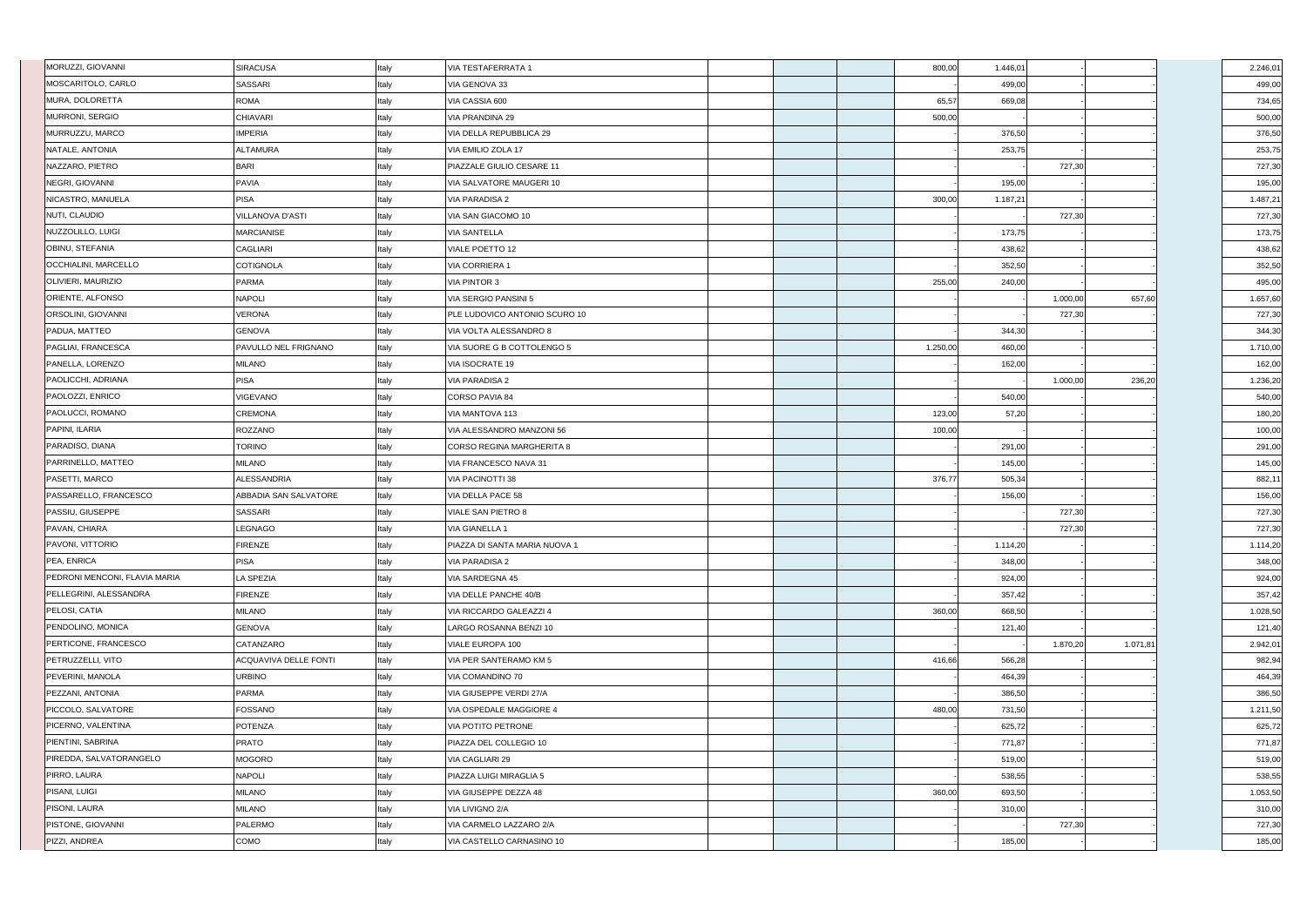| <b>PLONER, FRANZ</b>        | <b>VIPITENO</b>          | Italy | <b>VIA MARGHERITA 24</b>        |  |        | 380,31   |          |        | 380,31   |
|-----------------------------|--------------------------|-------|---------------------------------|--|--------|----------|----------|--------|----------|
| POLATI, ENRICO              | VERONA                   | Italy | PLE LUDOVICO ANTONIO SCURO 10   |  |        |          |          | 589,41 | 589,41   |
| PONZIO, ANDREA              | <b>ANCONA</b>            | Italy | VIA ALESSANDRO MAGGINI 200      |  | 65,57  | 99,00    |          |        | 164,57   |
| POPOLIZIO, SANTE            | <b>ALTAMURA</b>          | Italy | VIALE REGINA MARGHERITA 67      |  | 350,00 | 161,80   |          |        | 511,80   |
| PORTA, FRANCESCO            | <b>PISTOIA</b>           | Italy | <b>VIA CILIEGIOLE 97</b>        |  |        | 376,50   |          |        | 376,50   |
| <b>PRIGNACCA, PAOLO</b>     | PORTO AZZURRO            | Italy | PIAZZA PASQUALE DE SANTIS 3     |  |        | 416,64   |          |        | 416,64   |
| PRIMERANO, VINCENZO         | <b>MONZA</b>             | Italy | VIA AMATI 111                   |  |        | 723,45   |          |        | 723,45   |
| <b>PROVENZANO, GIUSEPPE</b> | <b>PALERMO</b>           | Italy | VIALE DEL FANTE 60              |  |        |          | 727,30   |        | 727,30   |
| <b>PUGLISI, CARLA</b>       | <b>CAGLIARI</b>          | Italy | VIA GIUSEPPE PERETTI 1          |  |        | 436,00   |          |        | 436,00   |
| PUNTILLO, FILOMENA          | <b>BARI</b>              | Italy | PIAZZALE GIULIO CESARE 11       |  | 800,00 | 1.358,77 |          |        | 2.158,77 |
| <b>PUNZI, LEONARDO</b>      | PADOVA                   | Italy | VIA NICOLO GIUSTINIANI 2        |  | 385,00 | 1.267,68 | 5.500,00 | 510,00 | 7.662,68 |
| <b>PURICELLI, MARCO</b>     | VARESE                   | Italy | <b>VIALE LUIGI BORRI 57</b>     |  | 150,00 |          |          |        | 150,00   |
| QALQILI, ALFRED DAOUD       | <b>ALESSANDRIA</b>       | Italy | VIA BRUNO BUOZZI 20             |  |        | 280,01   |          |        | 280,01   |
| QUADRINO, LUCA              | <b>TERRACINA</b>         | Italy | <b>VIA FIRENZE</b>              |  |        | 344,80   | 200,00   |        | 544,80   |
| QUARTETTI, GIOVANNI         | PALERMO                  | Italy | VIA PADRE GIUSEPPE PUGLISI 26/C |  |        |          | 727,30   |        | 727,30   |
| RABBIA, FRANCO              | <b>TORINO</b>            | Italy | VIA GENOVA 3                    |  |        |          | 727,30   |        | 727,30   |
| RANDO, GIANCARLO            | ALBA                     | Italy | VIA TOTI 3                      |  |        | 182,50   |          |        | 182,50   |
| RAPOTEC, ALESSANDRO         | PORDENONE                | Italy | <b>VIA MONTEREALE 24</b>        |  |        | 283,75   |          |        | 283,75   |
| RE, ANNALISA                | <b>DESIO</b>             | Italy | VIA GIUSEPPE MAZZINI 1          |  | 83,33  |          |          |        | 83,33    |
| REBIZZO, DAVIDE             | <b>SAVONA</b>            | Italy | VIA GENOVA 38                   |  |        | 415,40   |          |        | 415,40   |
| REMONDINI, PAOLO            | <b>MANTOVA</b>           | Italy | VIA LAGO PAIOLO 10              |  | 300,00 | 193,45   |          |        | 493,45   |
| REPETTO, ALESSANDRA         | <b>ALESSANDRIA</b>       | Italy | <b>VIA TROTTI 21</b>            |  |        | 151,00   |          |        | 151,00   |
| <b>RESCHINI, SANDRA</b>     | <b>ANCONA</b>            | Italy | VIA CONCA 71                    |  | 665,00 | 1.664,59 |          |        | 2.329,59 |
| RESPIZZI, STEFANO           | ROZZANO                  | Italy | VIA ALESSANDRO MANZONI 56       |  |        |          | 1.500,00 | 719,00 | 2.219,00 |
| RESTANO MAGAZZINI, LAURA    | <b>PISTOIA</b>           | Italy | VICOLO SANTA CATERINA 10        |  | 360,00 | 339,00   |          |        | 699,00   |
| RESTUCCIA, GIOVANNA         | <b>SCANDIANO</b>         | Italy | VIA MARTIRI DELLA LIBERTA 8     |  |        | 376,50   |          |        | 376,50   |
| RICCI, FRANCO               | SARZANA                  | Italy | VIA CISA NORD SANTA CATERINA    |  |        | 182,50   |          |        | 182,50   |
| RICCIARINI, PAOLO           | LUCIGNANO                | Italy | VIA BONASTRO 63                 |  |        | 292,80   |          |        | 292,80   |
| RIGGIO, MARCO               | LECCO                    | Italy | VIA DELL EREMO 9/11             |  |        | 151,00   |          |        | 151,00   |
| RINONAPOLI, GIUSEPPE        | <b>PERUGIA</b>           | Italy | STR SANT ANDREA DELLE FRATTE    |  |        | 151,80   |          |        | 151,80   |
| <b>RISPOLI, MARCO</b>       | <b>NAPOLI</b>            | Italy | VIA LEONARDO BIANCHI 1          |  |        |          | 1.000,00 | 443,00 | 1.443,00 |
| RIVA, MARTA                 | <b>MONZA</b>             | Italy | VIA PERGOLESI 31                |  |        | 244,00   |          |        | 244,00   |
| RIZZO, GAETANO              | <b>BARI</b>              | Italy | STR RURALE CAPOSCARDICCHIO 92   |  |        | 173,75   |          |        | 173,75   |
| ROCCHETTA, PIER ANDREA      | <b>ALESSANDRIA</b>       | Italy | VIA VENEZIA 16                  |  | 376,77 | 137,34   |          |        | 514,11   |
| ROMANI, MARIA CHIARA        | SAN BENEDETTO DEL TRONTO | Italy | <b>VIA MANARA 7</b>             |  |        | 436,08   |          |        | 436,08   |
| ROMANO, MICOL               | <b>MILANO</b>            | Italy | PZA CARD ANDREA FERRARI 1       |  |        | 606,50   |          |        | 606,50   |
| ROMBOLI, ALESSANDRO         | PONTE A MORIANO          | Italy | PIAZZA CESARE BATTISTI 114      |  |        |          | 727,30   |        | 727,30   |
| ROMEO, FRANCESCA            | <b>MILANO</b>            | Italy | PZA CARD ANDREA FERRARI 1       |  | 200,00 | 522,00   |          |        | 722,00   |
| ROMUALDI, PATRIZIA          | <b>BOLOGNA</b>           | Italy | VIA IRNERIO 48                  |  |        |          | 1.500,00 | 419,00 | 1.919,00 |
| RONCAGLIONE, ANTONELLA      | <b>PORTOGRUARO</b>       | Italy | VIA ZAPPETTI 23                 |  |        | 678,50   |          |        | 678,50   |
| <b>ROSSI, CRISTINA</b>      | LA SPEZIA                | Italy | VIA FRANCESCO CRISPI 33         |  |        |          | 7.500,00 | 233,80 | 7.733,80 |
| ROSSI, ELISA                | <b>BOLOGNA</b>           | Italy | VIA GIUSEPPE MASSARENTI 9       |  |        |          | 727,30   |        | 727,30   |
| ROSSI, ROBERTO              | <b>PESARO</b>            | Italy | PIAZZALE CINELLI 4              |  |        | 1.194,27 |          |        | 1.194,27 |
| ROSSI, SILVIA               | <b>PAVIA</b>             | Italy | PIAZZALE GOLGI 2                |  |        | 640,50   |          |        | 640,50   |
| ROTINI, ATTILIO             | CAGLIARI                 | Italy | <b>VIALE POETTO 12</b>          |  | 123,00 | 771,79   |          |        | 894,79   |
| ROVATI, DAVIDE              | CORTEOLONA               | Italy | VIA DEI LONGOBARDI 3            |  |        | 238,10   |          |        | 238,10   |
| RUCCO, MANUELA              | APRILIA                  | Italy | <b>VIALE EUROPA 1</b>           |  |        | 666,50   |          |        | 666,50   |
| RUOSI, CARLO                | <b>NAPOLI</b>            | Italy | VIA SERGIO PANSINI 5            |  |        | 907,00   |          |        | 907,00   |
|                             |                          |       |                                 |  |        |          |          |        |          |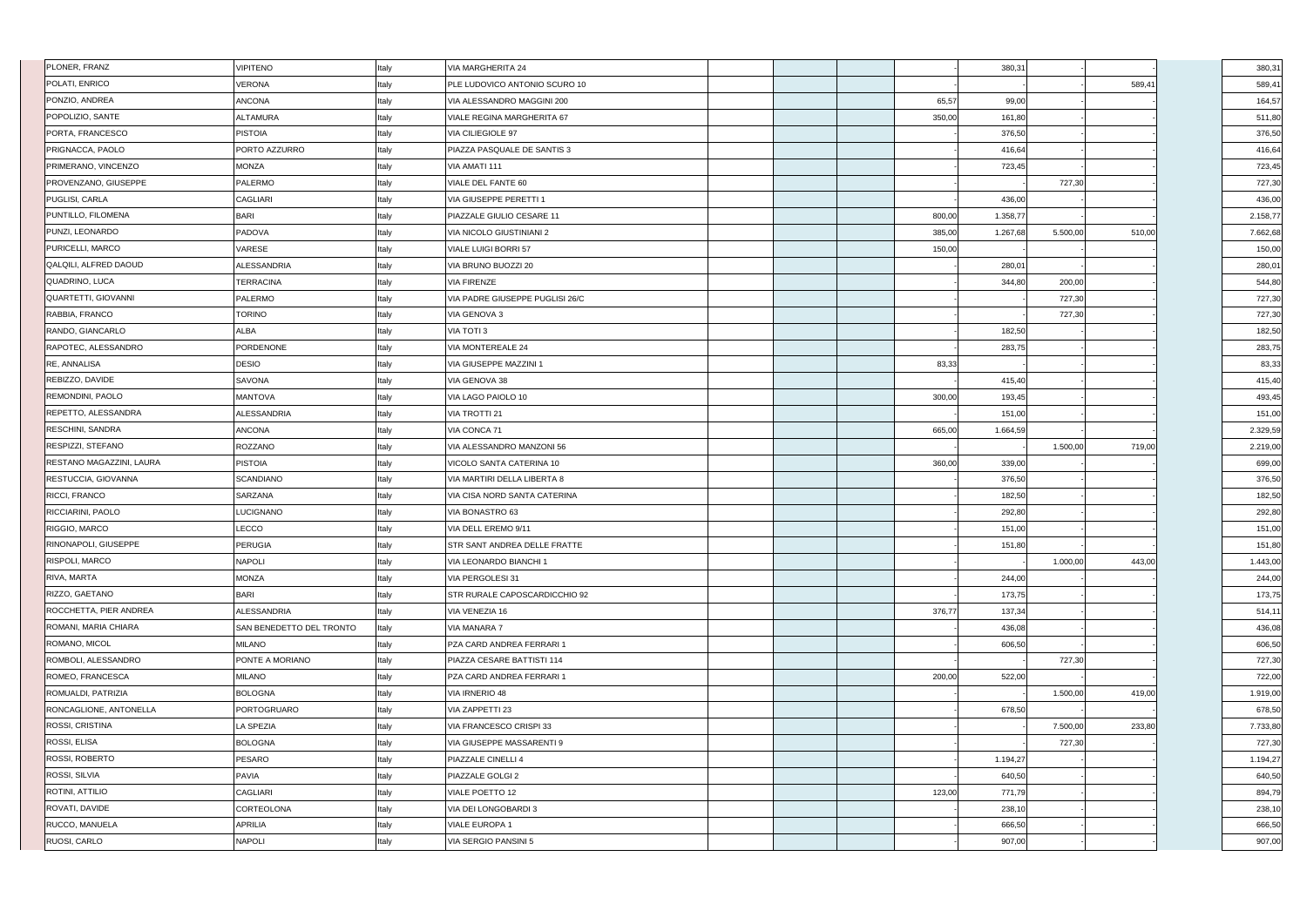| RUZITTU, ANNA                 | <b>CAGLIARI</b>            | Italy | VIA TRINCEA DEI RAZZI 90        |        | 321,95   |          |        | 321,95   |
|-------------------------------|----------------------------|-------|---------------------------------|--------|----------|----------|--------|----------|
| SACCARDO, FRANCESCO           | <b>SARONNO</b>             | Italy | PIAZZALE BORELLA 1              |        | 625,10   |          |        | 625,10   |
| SACERDOTE, PAOLA GIUSEPPINA   | <b>MILANO</b>              | Italy | VIA LUIGI VANVITELLI 32         |        |          | 7.000,00 |        | 7.000,00 |
| SAGLIMBENE, DOMENICO          | <b>RAGUSA</b>              | Italy | PIAZZA OSPEDALE CIVILE 1        |        | 569,00   |          |        | 569,00   |
| SALA, STEFANO                 | CINISELLO BALSAMO          | Italy | VIA MASSIMO GORKI 50            | 150,00 | 200,00   |          |        | 350,00   |
| SALINARO, MICHELE             | <b>ANCONA</b>              | Italy | VIA ALESSANDRO MAGGINI 200      | 65,57  | 99,00    |          |        | 164,57   |
| SALIS, GIULIANA               | MONSERRATO                 | Italy | STRADA STATALE 554              |        | 1.201,54 |          |        | 1.201,54 |
| SANGIORGIO, ANTONELLA         | <b>NAPOLI</b>              | Italy | VIA SAN GENNARO DEI POVERI 1    | 200,00 | 305,00   |          |        | 505,00   |
| SANZINI, GIUSEPPINA           | <b>CASTELFRANCO EMILIA</b> | Italy | <b>CORSO MARTIRI 372</b>        |        | 374,00   |          |        | 374,00   |
| SARDA, GIOVANNI               | <b>NOVI LIGURE</b>         | Italy | VIA RAGGIO EDILIO 12            |        | 614,00   |          |        | 614,00   |
| SAVIOLA, GIANANTONIO          | CASTEL GOFFREDO            | Italy | VIA OSPEDALE 36                 |        | 286,97   |          |        | 286,97   |
| SCARDINO, MARCO               | ROZZANO                    | Italy | VIA ALESSANDRO MANZONI 56       |        |          | 2.000,00 |        | 2.000,00 |
| SCARPA, RAFFAELE              | <b>NAPOLI</b>              | Italy | VIA SERGIO PANSINI 5            |        |          | 1.039,00 | 50,00  | 1.089,00 |
| SCARPELLI, PATRIZIA           | <b>COSENZA</b>             | Italy | CONTRADA MUOIO PICCOLO          | 800,00 | 1.332,35 |          |        | 2.132,35 |
| <b>SCARPELLI, VERONICA</b>    | <b>FIRENZE</b>             | Italy | VIA PERGOLINO 4/6               | 65,57  | 420,80   |          |        | 486,37   |
| SCAZZINA, MAURIZIO            | <b>CREMONA</b>             | Italy | VIA MANTOVA 113                 | 123,00 |          |          |        | 123,00   |
| SCHINETTI, VALERIO            | <b>MANERBIO</b>            | Italy | VIA LUNGOMELLA VALSECCHI        | 350,00 | 112,50   |          |        | 462,50   |
| SCHIOPPO, TOMMASO             | <b>MILANO</b>              | Italy | PZA CARD ANDREA FERRARI 1       |        | 310,00   |          |        | 310,00   |
| SCHIRRU, LICIA                | <b>PIRRI</b>               | Italy | VIA FERRUCCI 10                 |        | 331,95   |          |        | 331,95   |
| <b>SCIANDRA, SONIA</b>        | SANREMO                    | Italy | CORSO GIUSEPPE GARIBALDI 82     |        | 543,70   |          |        | 543,70   |
| SCOGNAMIGLIO, ANTONIETTA      | <b>PONTICELLI</b>          | Italy | VIA LAGO LUCRINO 210            | 845,00 | 892,43   |          |        | 1.737,43 |
| SCOTTI, ISABELLA              | <b>MILANO</b>              | Italy | PZA CARD ANDREA FERRARI 1       |        | 310,00   |          |        | 310,00   |
| <b>SCRIVO, ROSSANA</b>        | <b>ROMA</b>                | Italy | VIALE DEL POLICLINICO 155       |        |          | 831,20   | 197,00 | 1.028,20 |
| <b>SESTU, RAFFAELE ANGELO</b> | ARZANA                     | Italy | VIA GARIBALDI 6                 |        | 1.215,58 |          |        | 1.215,58 |
| <b>SETOUD, FIROUZEH</b>       | TRADATE                    | Italy | VIA XI FEBBRAIO 1               |        | 208,45   |          |        | 208,45   |
| SETTI, FABIO                  | <b>BRESCIA</b>             | Italy | PIAZZALE SPEDALI CIVILI 1       | 350,00 | 746,29   |          |        | 1.096,29 |
| SICURANI, MARTINA             | <b>FIRENZE</b>             | Italy | VIA BENEDETTO VARCHI 63         |        | 1.139,57 |          |        | 1.139,57 |
| SILVESTRO, STEFANIA           | <b>GENOVA</b>              | Italy | VIA GIOVANNI MAGGIO 6           |        | 349,70   |          |        | 349,70   |
| SIMBULA, SARA                 | <b>IGLESIAS</b>            | Italy | LOCALITA CANONICA               |        | 266,52   |          |        | 266,52   |
| SISTI, SILVIA                 | AREZZO                     | Italy | VIA DEI LECCI 22                |        | 768,80   |          |        | 768,80   |
| SORRENTINO, LUCA              | <b>BENEVENTO</b>           | Italy | VIA DELL ANGELO 1               |        | 159,00   |          |        | 159,00   |
| SOTIRI, ROMEO                 | <b>MONZA</b>               | Italy | VIA PERGOLESI 33                | 290,00 | 878,54   |          |        | 1.168,54 |
| SPAZIANTE, CARMINE            | <b>MADDALONI</b>           | Italy | VIA CAUDINA 1                   |        | 713,50   |          |        | 713,50   |
| SPIMPOLO, FRANCESCA           | <b>MODENA</b>              | Italy | <b>VIA STRADELLA 73</b>         |        | 351,10   |          |        | 351,10   |
| <b>SPINA, ROSARIO</b>         | <b>EMPOLI</b>              | Italy | VIALE GIOVANNI BOCCACCIO 12     |        | 1.078,26 |          |        | 1.078,26 |
| SPINARELLI, ANTONIO           | <b>BARI</b>                | Italy | PIAZZALE GIULIO CESARE 11       |        |          | 1.500,00 | 314,00 | 1.814,00 |
| SPINELLA, AMELIA              | <b>MODENA</b>              | Italy | VIA DEL POZZO 71                | 375,00 | 187,20   |          |        | 562,20   |
| SPINELLI, ROMANA FRANCESCA    | <b>ROMA</b>                | Italy | VIALE DEL POLICLINICO 155       |        |          | 727,30   |        | 727,30   |
| STRADELLA, CORRADO            | <b>NOVI LIGURE</b>         | Italy | VIA RAGGIO EDILIO 12            |        | 730,50   |          |        | 730,50   |
| TADDEI, FRANCESCO             | PARMA                      | Italy | PIAZZA MAESTRI ATHOS 5          | 123,00 | 184,00   |          |        | 307,00   |
| TARTARELLI, ALESSANDRO        | <b>FORTE DEI MARMI</b>     | Italy | VIA PADRE IGNAZIO DA CARRARA 37 |        | 317,00   |          |        | 317,00   |
| TARTER, MARCELLO              | <b>MILANO</b>              | Italy | CORSO DI PORTA NUOVA 23         | 290,00 | 880,00   |          |        | 1.170,00 |
| TATARANNO, ANDREA             | <b>MONZA</b>               | Italy | VIA AMATI 111                   |        | 722,50   |          |        | 722,50   |
| <b>TISO, FRANCESCO</b>        | <b>SANTORSO</b>            | Italy | <b>VIA GARZIERE 42</b>          |        |          | 800,00   |        | 800,00   |
| TORNAGO, STEFANO              | PIETRA LIGURE              | Italy | VIA XXV APRILE 128              |        | 342,50   |          |        | 342,50   |
| TORRI, TIZIANA                | <b>MILANO</b>              | Italy | VIA FRANCESCO NAVA 31           |        | 5,00     | 3.500,00 |        | 3.505,00 |
| TORTI, MARIA                  | <b>SAVONA</b>              | Italy | VIA GENOVA 38                   |        | 182,50   |          |        | 182,50   |
| TRABUCCO, ANGELA              | ROZZANO                    | Italy | VIA ALESSANDRO MANZONI 56       | 100,00 |          |          |        | 100,00   |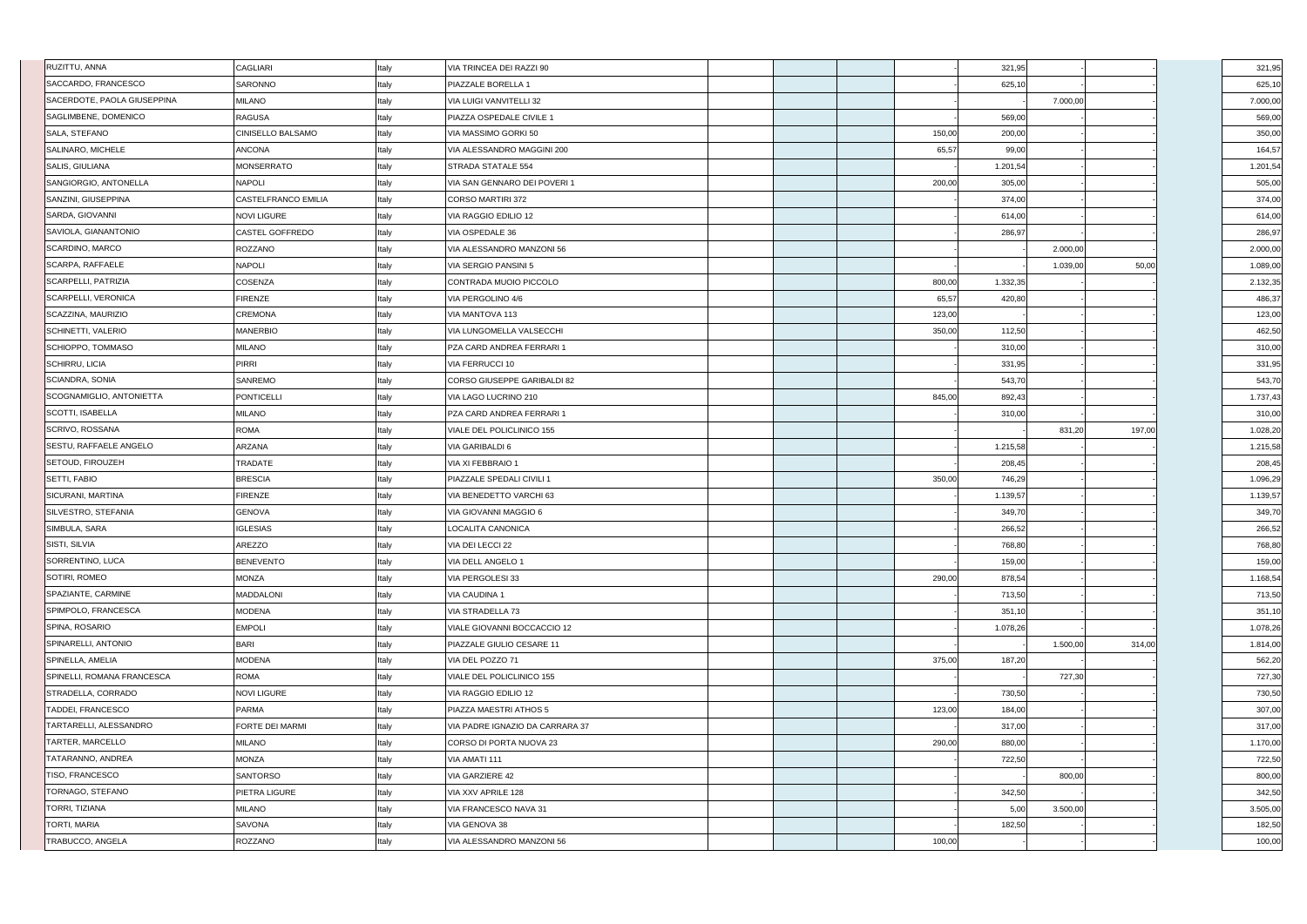| TRAVERSO, ELISABETTA                                                                                                                                                             | <b>LA SPEZIA</b>               | Italy | VIA VITTORIO VENETO 197                                                                                                                                                                                                                                                                                                                                                                                                                                          |                        |                        |           | 357,70     |           |          | 357,70                 |
|----------------------------------------------------------------------------------------------------------------------------------------------------------------------------------|--------------------------------|-------|------------------------------------------------------------------------------------------------------------------------------------------------------------------------------------------------------------------------------------------------------------------------------------------------------------------------------------------------------------------------------------------------------------------------------------------------------------------|------------------------|------------------------|-----------|------------|-----------|----------|------------------------|
| TREBO, PAUL                                                                                                                                                                      | <b>BOLZANO</b>                 | Italy | VIA LORENZ BOEHLER 5                                                                                                                                                                                                                                                                                                                                                                                                                                             |                        |                        |           | 598,85     |           |          | 598,85                 |
| TRIFIRO', GIANLUCA                                                                                                                                                               | <b>MESSINA</b>                 | Italy | VIA CONSOLARE VALERIA 1                                                                                                                                                                                                                                                                                                                                                                                                                                          |                        |                        |           | 412,24     |           |          | 412,24                 |
| <b>TURCHI, LORENA</b>                                                                                                                                                            | GALLARATE                      | Italy | VIA PASTORI 4                                                                                                                                                                                                                                                                                                                                                                                                                                                    |                        |                        |           | 151,00     |           |          | 151,00                 |
| TURI, STEFANO                                                                                                                                                                    | <b>MILANO</b>                  | Italy | VIA OLGETTINA 60                                                                                                                                                                                                                                                                                                                                                                                                                                                 |                        |                        | 350,00    | 590,19     | 1.800,00  | 328,50   | 3.068,69               |
| <b>TUVO, GABRIELLA</b>                                                                                                                                                           | <b>PAVIA</b>                   | Italy | VIA PARCO VECCHIO 27                                                                                                                                                                                                                                                                                                                                                                                                                                             |                        |                        | 100,00    |            |           |          | 100,00                 |
| UGHI, NICOLA                                                                                                                                                                     | <b>MILANO</b>                  | Italy | PZA DELL OSPEDALE MAGGIORE 3                                                                                                                                                                                                                                                                                                                                                                                                                                     |                        |                        |           |            | 727,30    |          | 727,30                 |
| UGO, PAOLO                                                                                                                                                                       | TORTONA                        | Italy | CORSO ROMITA 4                                                                                                                                                                                                                                                                                                                                                                                                                                                   |                        |                        |           | 182,50     |           |          | 182,50                 |
| URBANI, ALESSANDRO                                                                                                                                                               | ROMA                           | Italy | VIA GIOVANNI MARTINOTTI 20                                                                                                                                                                                                                                                                                                                                                                                                                                       |                        |                        |           |            | 831,20    | 431,4'   | 1.262,61               |
| VALERIANI, SAMANTHA                                                                                                                                                              | MONTECCHIO EMILIA              | Italy | VIA BARILLA 16                                                                                                                                                                                                                                                                                                                                                                                                                                                   |                        |                        |           | 238,16     |           |          | 238,16                 |
| VALLINI, SILVIA                                                                                                                                                                  | <b>CREMONA</b>                 | Italy | LARGO PRIORI 1                                                                                                                                                                                                                                                                                                                                                                                                                                                   |                        |                        |           | 222,70     |           |          | 222,70                 |
| VANGONE, MARCELLO                                                                                                                                                                | <b>GENOVA</b>                  | Italy | PIAZZALE EFISIO GIANASSO 4                                                                                                                                                                                                                                                                                                                                                                                                                                       |                        |                        |           | 81,00      |           |          | 81,00                  |
| VELIAJ, DELIANA                                                                                                                                                                  | Torino                         | Italy | CORSO REGINA MARGHERITA 8                                                                                                                                                                                                                                                                                                                                                                                                                                        |                        |                        |           | 291,00     |           |          | 291,00                 |
| VENANZETTI, VALENTINA                                                                                                                                                            | <b>FARA NOVARESE</b>           | Italy | LARGO DON GUANELLA 1                                                                                                                                                                                                                                                                                                                                                                                                                                             |                        |                        | 300,00    | 94,55      |           |          | 394,55                 |
| VENTURA, RICCARDO                                                                                                                                                                | GENOVA                         | Italy | VIA VOLTA ALESSANDRO 8                                                                                                                                                                                                                                                                                                                                                                                                                                           |                        |                        | 800,00    | 1.198,61   |           |          | 1.998,61               |
| VERCILLO, FABIO                                                                                                                                                                  | AREZZO                         | Italy | VIA AURELIO SAFFI 33                                                                                                                                                                                                                                                                                                                                                                                                                                             |                        |                        |           | 226,80     |           |          | 226,80                 |
| VERGARI, ALESSANDRO                                                                                                                                                              | ROMA                           | Italy | LARGO AGOSTINO GEMELLI 8                                                                                                                                                                                                                                                                                                                                                                                                                                         |                        |                        | 665,00    | 1.342,77   | 1.000,00  | 436,88   | 3.444,65               |
| <b>VERGOT, CLAUDIA</b>                                                                                                                                                           | <b>BORGO VALSUGANA</b>         | Italy | <b>VIALE VICENZA 9</b>                                                                                                                                                                                                                                                                                                                                                                                                                                           |                        |                        |           | 287,20     |           |          | 287,20                 |
| VETTORETTO, KATUSCIA                                                                                                                                                             | <b>MANERBIO</b>                | Italy | VIA LUNGOMELLA VALSECCHI                                                                                                                                                                                                                                                                                                                                                                                                                                         |                        |                        | 350,00    | 112,50     |           |          | 462,50                 |
| VIGLIALORO, RITA                                                                                                                                                                 | LATINA                         | Italy | VIA GUIDO RENI 14                                                                                                                                                                                                                                                                                                                                                                                                                                                |                        |                        |           | 405,00     |           |          | 405,00                 |
| VIGNOLO, AURORA                                                                                                                                                                  | <b>IMPERIA</b>                 | Italy | VIA SANT AGATA 57                                                                                                                                                                                                                                                                                                                                                                                                                                                |                        |                        |           | 175,00     |           |          | 175,00                 |
| VIGORITO, RITA                                                                                                                                                                   | <b>BARRA</b>                   | Italy | VIA GERARDO CHIAROMONTE 1                                                                                                                                                                                                                                                                                                                                                                                                                                        |                        |                        | 290,00    | 381,54     |           |          | 671,54                 |
| VIOLA, GINO                                                                                                                                                                      | <b>BUSSOLENGO</b>              | Italy | VIA OSPEDALE 6                                                                                                                                                                                                                                                                                                                                                                                                                                                   |                        |                        |           | 242,60     |           |          | 242,60                 |
| VITALE, FRANCESCA                                                                                                                                                                | <b>ROMA</b>                    | Italy | LARGO AGOSTINO GEMELLI 8                                                                                                                                                                                                                                                                                                                                                                                                                                         |                        |                        |           |            |           | 521,85   | 521,85                 |
| VOLONTÈ, FRANCESCA                                                                                                                                                               | <b>BRESCIA</b>                 | Italy | PIAZZALE SPEDALI CIVILI 1                                                                                                                                                                                                                                                                                                                                                                                                                                        |                        |                        | 350,00    | 487,76     |           |          | 837,76                 |
| ZANDA, MARIA GIOVANNA                                                                                                                                                            | QUARTU SANT'ELENA              | Italy | VIA MARCONI 160                                                                                                                                                                                                                                                                                                                                                                                                                                                  |                        |                        | 123,00    | 418,50     |           |          | 541,50                 |
| ZAPPA, MARIO                                                                                                                                                                     | CASAZZA                        | Italy | PIAZZA DELLA PIEVE 1                                                                                                                                                                                                                                                                                                                                                                                                                                             |                        |                        |           |            | 727,30    |          | 727,30                 |
| ZOCCHI, DONATO                                                                                                                                                                   | <b>BOLOGNA</b>                 | Italy | PIAZZA BELLUNO 5                                                                                                                                                                                                                                                                                                                                                                                                                                                 |                        |                        |           |            | 727,30    |          | 727,30                 |
| <b>ZUCCHERMAGLIO, FRANCESCA</b>                                                                                                                                                  | <b>BELLANO</b>                 | Italy | VIA CARLO ALBERTO 25                                                                                                                                                                                                                                                                                                                                                                                                                                             |                        |                        |           | 151,00     |           |          | 151,00                 |
|                                                                                                                                                                                  |                                |       | OTHER, NOT INCLUDED ABOVE - where information cannot be disclosed on an individual basis for legal reasons<br><b>ALTRO, NON INCLUS</b>                                                                                                                                                                                                                                                                                                                           |                        |                        |           |            |           |          |                        |
| Aggregate amount attributable to transfers of value to such Recipients -- Art. 3.02 CE<br>ato aggregato attribuibile a trasferimenti di valore a tali Destinatari - Punto 5.5 CD |                                |       |                                                                                                                                                                                                                                                                                                                                                                                                                                                                  | N/A<br>Non applicabile | N/A<br>Non applicabile | 83.030,08 | 291.321,29 | 76.990,00 | 7.212,77 | 458.554,14             |
| Number of Recipients in aggregate disclosure - Art. 3.02 CE<br>umero dei Destinatari i cui dati sono pubblicati in forma aggregata - Punto 5.5 CD                                |                                |       |                                                                                                                                                                                                                                                                                                                                                                                                                                                                  | N/A<br>Non applicabil  | N/A<br>Non applicabile | 229       | 590        | 38        | 19       | 685                    |
| % of the number of Recipients included in the aggregate disclosure in the total number of Recipients<br>disclosed - Art. 3.02 CE                                                 |                                |       |                                                                                                                                                                                                                                                                                                                                                                                                                                                                  | N/A<br>Non applicabile | N/A<br>Non applicabile | 62,57     | 60,39      | 31,15     | 35,19    | N/A<br>Non applicabile |
| 6 del numero di Destinatari inclusi nel dato aggregato sul numero complessivo dei Destinatari - Punto 5.5 CD                                                                     |                                |       |                                                                                                                                                                                                                                                                                                                                                                                                                                                                  |                        |                        |           |            |           |          |                        |
|                                                                                                                                                                                  |                                |       | INDIVIDUAL NAMED DISCLOSURE - one line per HCO (i.e. all transfers of value during a year for an individual HCO will be summed up: itemization should be available for the individual Recipient or public authorities' consult<br>DATI SU BASE INDIVIDUALE - una riga per organizzazione sanitaria (ossia saranno indicati l'importo complessivo di tutti i trasferimenti di valore effettuati nell'arco dell'anno a favore di ciascuna organizzazione sanitaria |                        |                        |           |            |           |          |                        |
| ASSOCIAZIONE DYNAMO CAMP ONLUS                                                                                                                                                   | <b>SAN MARCELLO PISTOIESE</b>  | Italy | VIA XIMENES 716 - LOC. LIMESTRE                                                                                                                                                                                                                                                                                                                                                                                                                                  | 10.750,00              |                        |           |            |           |          | 10.750,00              |
| ASSOCIAZIONE ITALIANA DONNE MEDICO                                                                                                                                               | <b>ROMA</b>                    |       | VIA VAL PASSIRIA 23                                                                                                                                                                                                                                                                                                                                                                                                                                              |                        | 1.500,00               |           |            |           |          | 1.500,00               |
| ASSOCIAZIONE MEDICA SOCIETÀ SCIENTIFICA<br><b>ANARDI</b>                                                                                                                         | <b>SCAFATI</b>                 |       | VIA MONTE GRAPPA 33                                                                                                                                                                                                                                                                                                                                                                                                                                              |                        | 1.500,00               |           |            |           |          | 1.500,00               |
| <b>ASST PAPA GIOVANNI XXIII</b><br>AZIENDA USL VALLE D'AOSTA                                                                                                                     | <b>BERGAMO</b><br><b>AOSTA</b> |       | PIAZZA ORGANIZZAZIONE MONDIALE DELLA SANITÀ 1<br>VIA GUIDO REY 1                                                                                                                                                                                                                                                                                                                                                                                                 |                        | 1.194,00<br>1.500,00   |           |            |           |          | 1.194,00<br>1.500,00   |
| CASA DI CURA VILLA IRIS                                                                                                                                                          | <b>PIANEZZA</b>                |       | VIA PAVESE 12                                                                                                                                                                                                                                                                                                                                                                                                                                                    |                        | 1.000,00               |           |            |           |          | 1.000,00               |
| COMITATO PROMOTORE INIZIATIVE ATTE A<br>FAVORIRE FORMAZIONE E AGGIORNAMENTO<br>CONTINUO IN AMBITO MEDICO                                                                         | <b>CATANIA</b>                 |       | VIA SANTA SOFIA 97                                                                                                                                                                                                                                                                                                                                                                                                                                               |                        | 1.500,00               |           |            |           |          | 1.500,00               |
| DIPARTIMENTO DI SCIENZE BIOMEDICHE E<br>CLINICHE L. SACCO                                                                                                                        | <b>MILANO</b>                  | Italy | / GIOVANNI BATTISTA GRASSI 74                                                                                                                                                                                                                                                                                                                                                                                                                                    | 3.000,00               |                        |           |            |           |          | 3.000,00               |
| DIPARTIMENTO DI SCIENZE CLINICHE E<br>MEDICINA TRASLAZIONALE FACOLTÀ DI<br><b>MEDICINA E CHIRURGIA</b>                                                                           | <b>ROMA</b>                    | Italy | VIA MONTPELLIER 1 - TORRE E SUD                                                                                                                                                                                                                                                                                                                                                                                                                                  | 10.000,00              |                        |           |            |           |          | 10.000,00              |
|                                                                                                                                                                                  |                                |       |                                                                                                                                                                                                                                                                                                                                                                                                                                                                  |                        |                        |           |            |           |          |                        |

**HCOs**